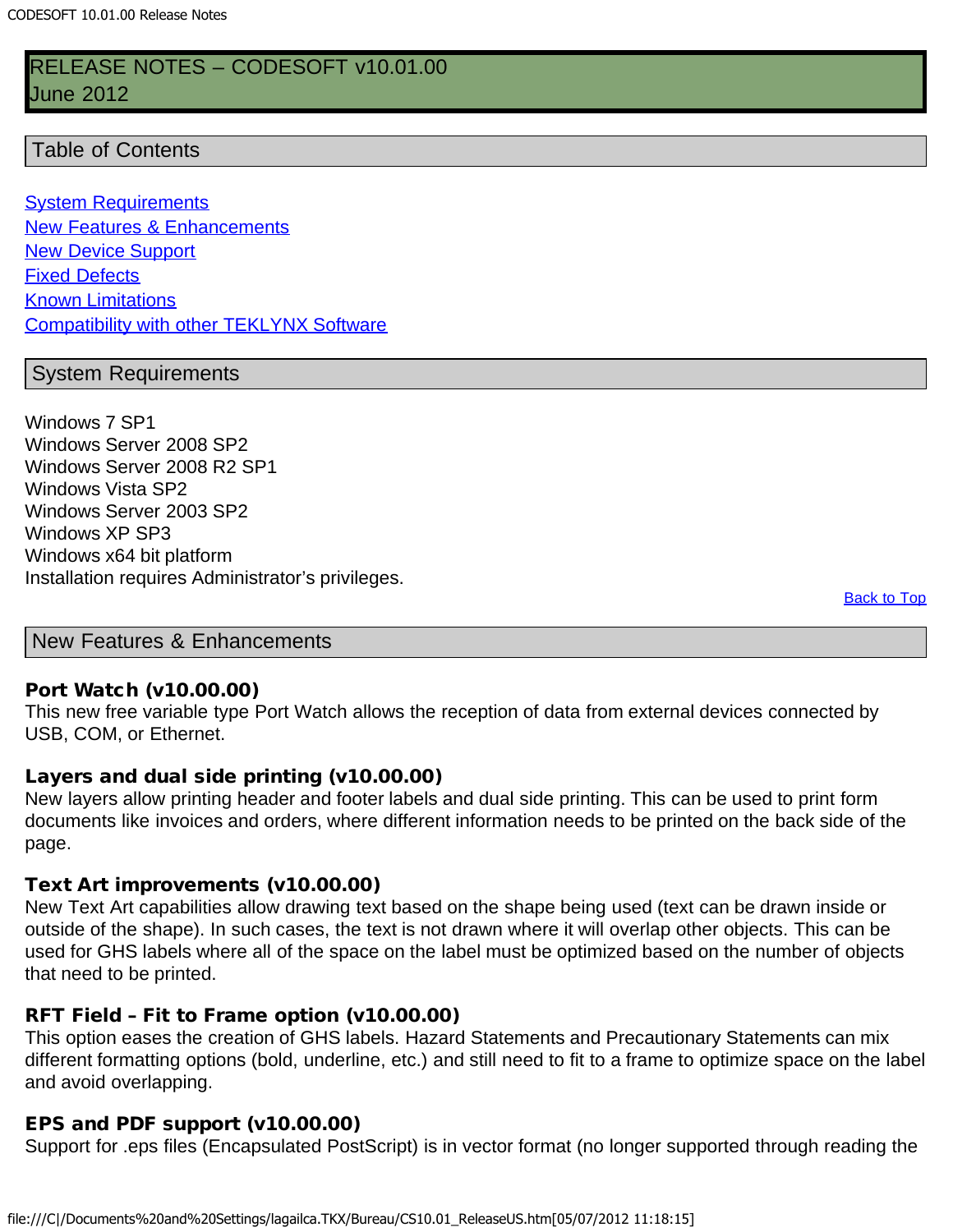BITMAP preview as it was previously). Note: This feature relies on a GhostScript freeware component that needs to be installed. For compatibility, if the GhostScript is not installed, the BITMAP header, if existent, will be imported as it was in previous versions.

### Click Print (v10.00.00)

New easy-to-use printing interface for Print-only users.

#### New Barcodes (v10.00.00)

Micro QRCode, ISBT128 Wizard, Kix Code, Japanese post, Australian post, Telepen, and Code 1.

#### Pocket Printing (v10.00.00)

This add-on allows printing with Windows Mobile devices.

#### Control Variables (v10.00.00)

@APPROVED control variable is used to indicate whether or not the document is approved. @VALIDFORPRINT control variable is used to indicate if the document is valid for printing. Both control variables can be used to prevent unapproved printing.

@VALIDFORPRINT control variable to indicate if the document is valid for printing. The @APPROVED and @VALIDFORPRINT control variable can be used to prevent printing document not approved.

#### New software protection (v9.10.00)

New software protection method has been implemented.

#### Data sources categories (v9.00.02)

Data sources can now be organized in sub-categories at a display level (Data Sources View).

### Autocad Files (v9.00.02)

CODESOFT provides support for Autocad files up to version 2010.

### Full clipping mode (v9.00.02)

This new document setting allows graphic Text and Barcodes to be clipped when positioned partially outside of the label.

#### Modulo 16 check digit (v9.00.02)

Modulo 16 check digit is now available for CODABAR and as a formula.

### Database Manager – default printer (v9.00.02)

A default option for printer selection allows you to use the printer defined in the document.

### Report and form capabilities (v9.00.01)

ListField capabilities are extended to support report printing (see ListField sample for more information). Word wrapping inside a cell is now possible using < BR > sequence. The ListField is now able to generate multiple labels at print time if data does not fit on a single page. This option is called Manage Multiple Pages. Table Lookup can now return multiple records.

### HIBC wizard update (9.00.01)

HIBC wizard has been updated to support HIBC Specification, Rev. 2.3.

## "Load Printer saved in document" setting updated (v9.00.01)

CODESOFT now searches for the printer with exactly the same name specified in the application. If this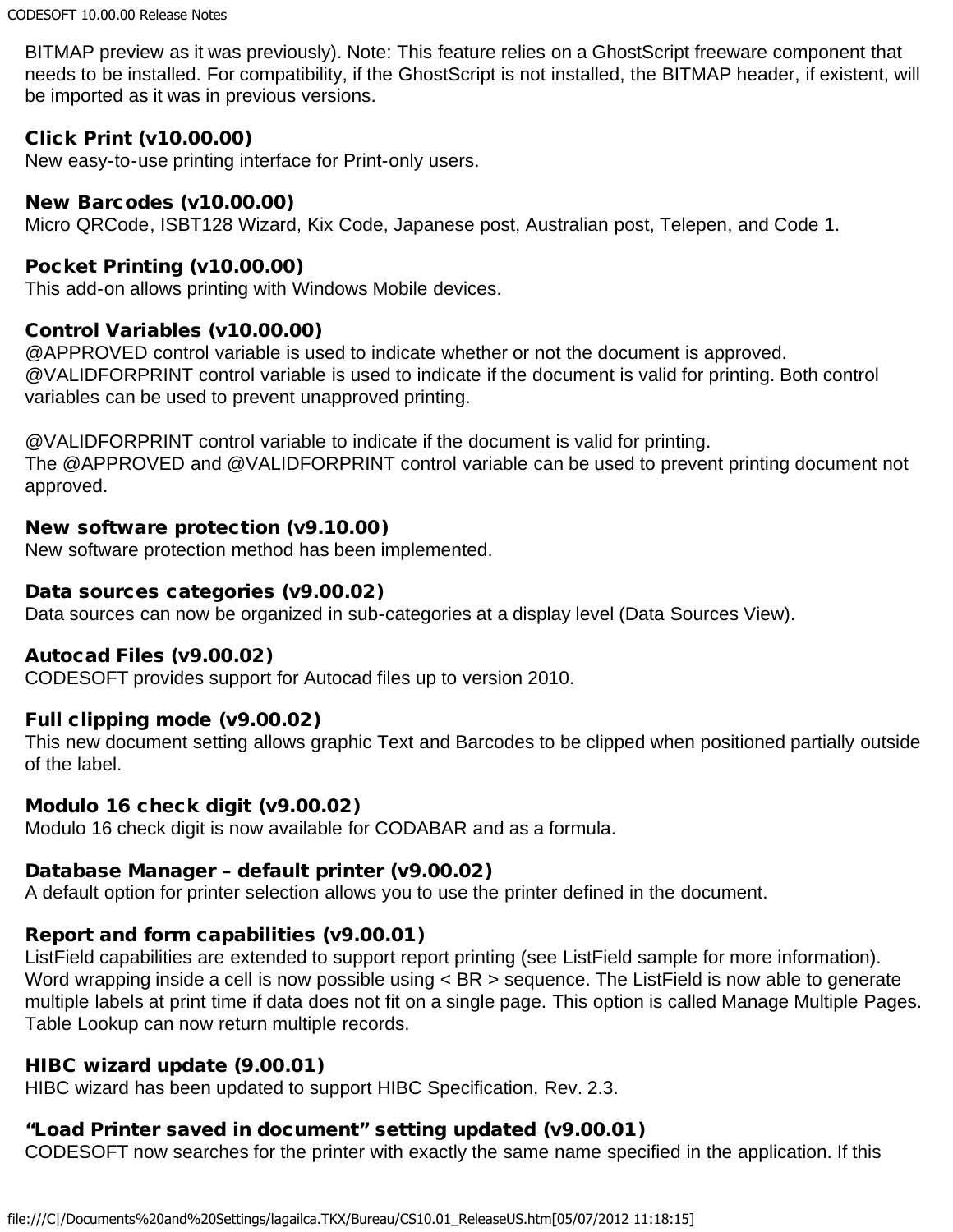printer is not found, the application searches for the printer with the same model name, which is consistent with version 9.00.00 and previous.

## Tracking Report (v9.00.01)

The Tracking Report is now accessible in the ActiveX interface.

#### Improved toolbars (v9.00.00)

CODESOFT toolbars have been redesigned to simplify basic tasks (such as object creation).

#### User interface enhancements (v9.00.00)

The user interface has been updated to be more consistent with the look and feel of Microsoft Office.

#### New wizards (v9.00.00)

Wizards have been added for Database, Table Lookup, and Formula creation. Enhancements to existing wizards provide graphical assistance in creating new labels and accessing data from LABEL ARCHIVE.

### Simplified installation (v9.00.00)

When installing CODESOFT 9, the user will no longer be required to select a product range. Installation of add-ons and tools is now integrated in the main install, which eliminates the need to perform separate processes for these elements.

### Graphical query builder (v9.00.00)

A new SQL Query builder simplifies the creation of simple and complex database queries.

### Label Comparator (v9.00.00)

The Label Comparator allows users to compare two versions of the same label, either draft versions or production and test versions.

### Filler view (v9.00.00)

The Filler form is now available in a separate view. This allows you to have both the label design and the Filler form open simultaneously.

### GS1 Databar access (v9.00.00)

The GS1 Databar is now accessible from the GS1 wizard.

### HIBC wizard (v9.00.00)

A wizard has been added for HIBC.

### DotNet wrapper (v9.00.00)

This component allows easy integration of CODESOFT with .NET technology (C# or VB.NET).

### Folders reorganization (v9.00.00)

Here is the description of the new reorganization of the folder structure:

| <b>Samples &amp; Tutorial</b>    |                                                                          |
|----------------------------------|--------------------------------------------------------------------------|
| Sample Labels                    | <shareddocuments>\Teklynx\CODESOFT 9\Sample\Labels</shareddocuments>     |
| Sample Forms                     | <shareddocuments>\Teklynx\CODESOFT 9\Sample\Forms</shareddocuments>      |
| Sample Compliance                | <shareddocuments>\Teklynx\CODESOFT 9\Sample\Compliance</shareddocuments> |
| Integration (ActiveX Samples)    | <shareddocuments>\Teklynx\CODESOFT 9\Integration</shareddocuments>       |
| <b>Common files</b>              |                                                                          |
| Data files (including databases) | <shareddocuments>\Teklynx\CODESOFT 9\Data</shareddocuments>              |
| lDescribers                      | <shareddocuments>\Teklynx\CODESOFT 9\DSC</shareddocuments>               |
|                                  |                                                                          |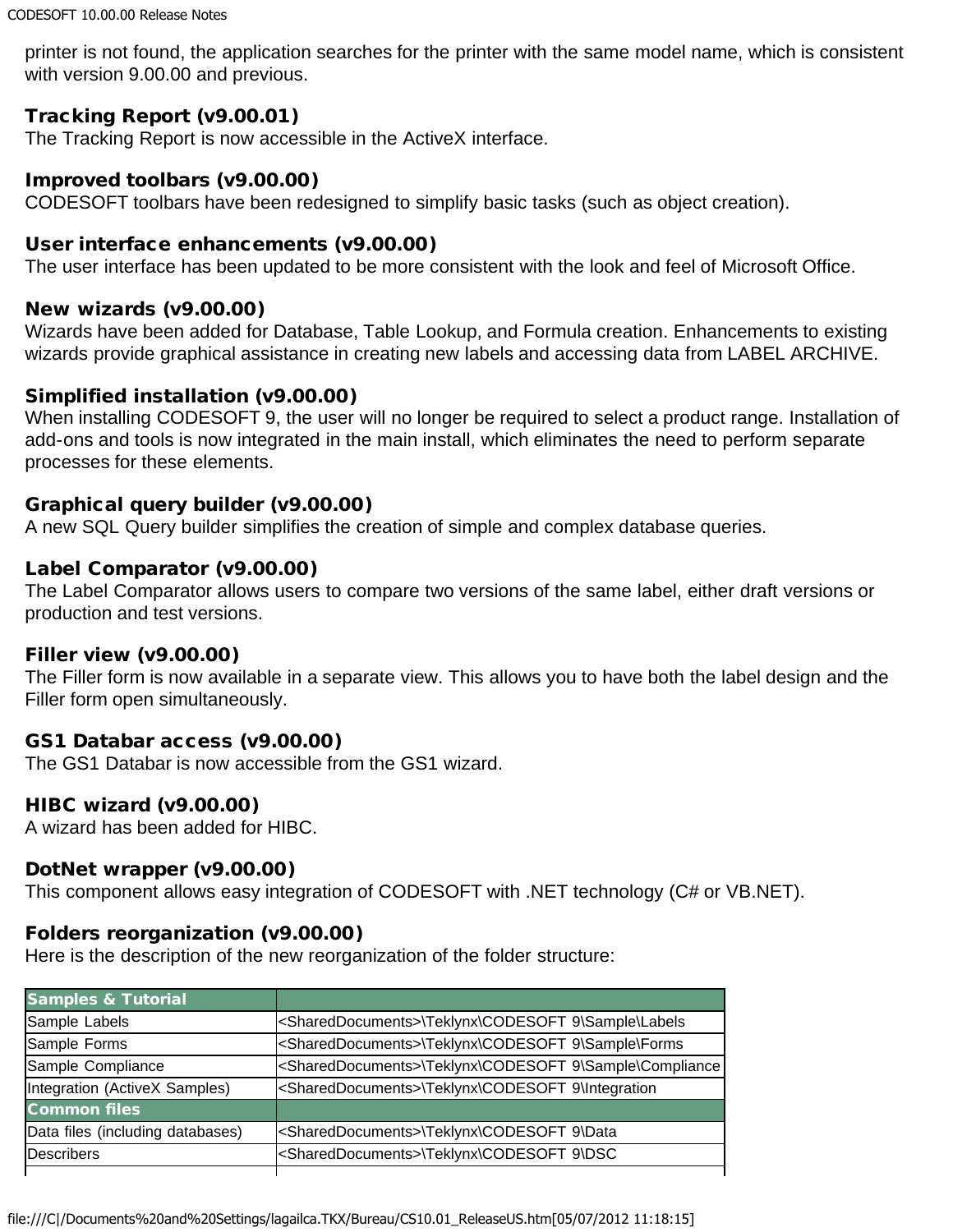CODESOFT 10.00.00 Release Notes

| Specific Formulas                | <shareddocuments>\Teklynx\CODESOFT 9\Formulas</shareddocuments>  |
|----------------------------------|------------------------------------------------------------------|
| Image Gallery                    | <shareddocuments>\Teklynx\CODESOFT 9\Galleries</shareddocuments> |
| Images                           | <shareddocuments>\Teklynx\CODESOFT 9\Images</shareddocuments>    |
| Patterns                         | <shareddocuments>\Teklynx\CODESOFT 9\Patterns</shareddocuments>  |
| Queries                          | <shareddocuments>\Teklynx\CODESOFT 9\Query</shareddocuments>     |
| Shapes                           | <shareddocuments>\Teklynx\CODESOFT 9\Shapes</shareddocuments>    |
| Print files                      | <shareddocuments>\Teklynx\CODESOFT 9\Print</shareddocuments>     |
| <b>Application configuration</b> | Files created by the application and its tools/add-              |
| <b>files</b>                     | ons:                                                             |
| Shared variables files           | <commonappdata>\Teklynx\CODESOFT 9\Globvar</commonappdata>       |
| Network printers settings        | <commonappdata>\Teklynx\CODESOFT 9\Printers</commonappdata>      |
| Config files (Cs.ini, user.ini)  | <commonappdata>\Teklynx\CODESOFT 9\</commonappdata>              |

## New OCX Field (v8.51.02)

This new object type allows you to use 3rd-party OCX components inside your label.

### New Formulas (v8.51.02)

New formulas are now available:

Week (calculates week number - ISO8601), Extract (extracts string from a string), ReplaceString (replaces string occurrence(s) with another string)

#### Space correction for Datamatrix (v8.51.02)

This option allows you to provide space correction between barcode elements. This can be useful for inkjet printers.

### New barcode symbologies (v8.51.01)

Chinese sensible code. ITF14 supports more options for lines or boxes that surround the code.

### New GHS pictograms (v8.51.01)

New pictograms based on GHS normalization are added to the Image Gallery.

### New Compliance labels (v8.51.01)

New compliance labels are provided in different areas, such as Retail, Shipping, Healthcare, and Automotive.

### New barcode symbologies (v8.51)

Code 49, Intelligent Mail (USPS 4 State), ISBN 13, and RSS expanded stacked.

#### New Formulas (v8.51)

New formulas are now available to allow calculation of the "Best before date" and "Expiration date" at print time: BestBefore, DateValue, DateOffset.

### Database loops (v8.51)

It is now possible to specify the number of times a set of records should be printed when using a database.

### Refresh table lookup at print time option (v8.51)

The Refresh table lookup at print time option allows the system to reevaluate Table Lookup fields in a document at print time to ensure the most current information is used.

### Silent installation (v8.51)

CODESOFT installation can be run in Silent mode, using the basic command line "<Path>\Setup.exe" /s /v"/qn INSTALLLEVEL=150". This command installs CODESOFT in English in the default folder with all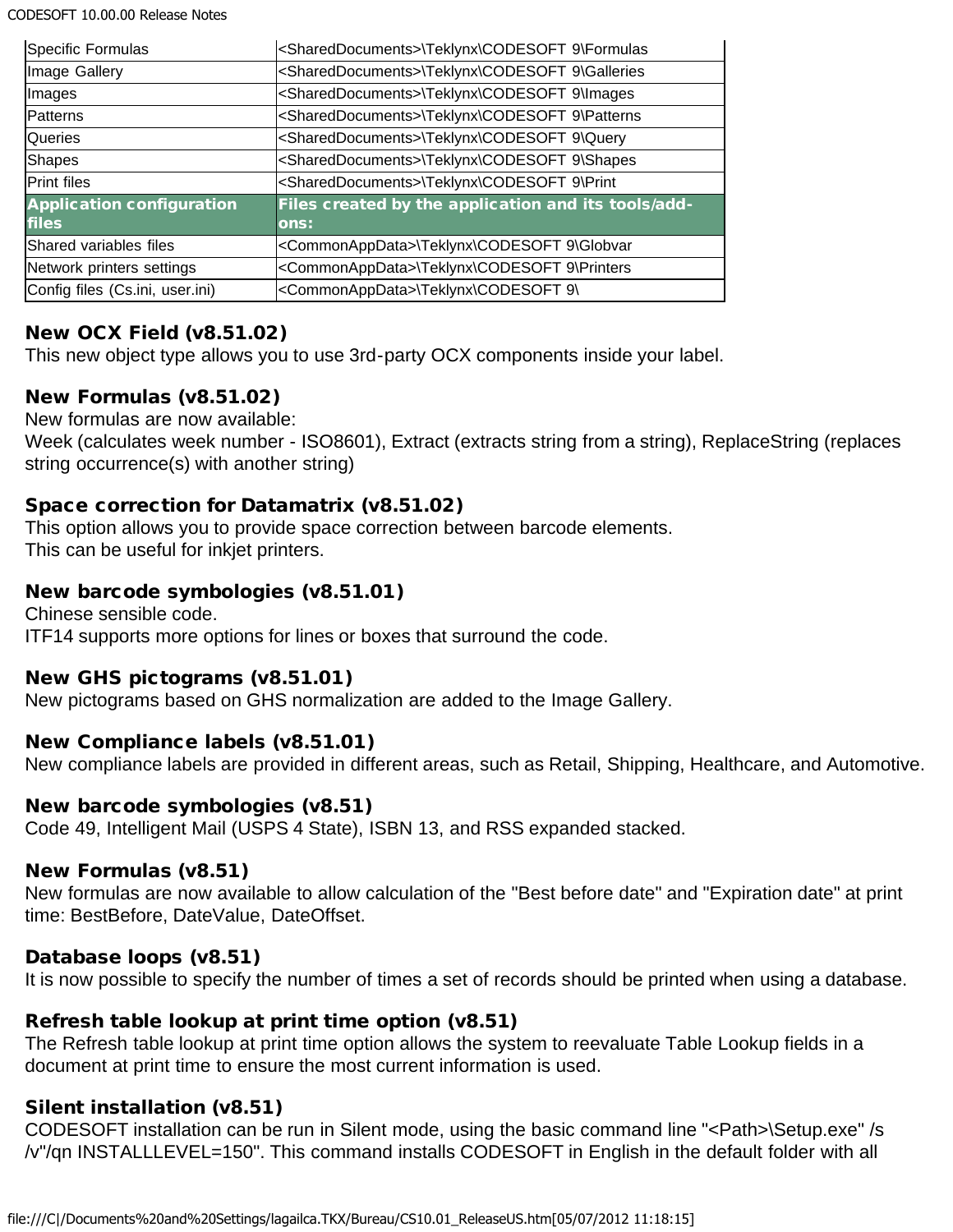features. For additional parameters, refer to the TEKLYNX web site or the online help.

## Pre-requisite installation (v8.51)

CODESOFT pre-requisite (.NET framework 2.0 SP1, MDAC 2.8, Adobe Acrobat Reader 8) are now automatically installed if necessary.

#### Guides (v8.51)

Quick Start Guide and Administrator's guide are now directly accessible from the Help menu.

#### Label Background with image (v8.50.07)

A new Extended tab in Document Properties allows you to define a background. The user can select an image and different options to define the background that applies to the current label.

### OCX Component (v8.50.07)

A new OCX control named "Labeling Manager control" is provided. This allows easy integration in Microsoft Office applications.

#### Resolution independent (v8.50.05)

Allows you to design labels that will be printed identically on different printers (office or thermal printers). To access to this option, use the command File > Properties > Preview.

#### New User interface language (v8.50.05)

The Romanian language is now available for the User Interface.

#### Requery button (v8.50.05)

A Requery button has been added in the Query result dialog box. This command runs the query and updates the grid.

#### Windows graphical emulation (v8.50.04)

Enables you to standardize printing of your labels regardless of the selected printer (Thermal printers or Windows printers). To access this option, use the command File > Properties > Preview.

#### Wizard Upgrade tool (v8.50.02)

This tool eases update from CODESOFT 8 to CODESOFT 8.5. It allows you to transfer the settings and files from the previous version to the new one. You can launch it from C:\Program Files\TKI\8\Common\Tools\WizardUpgrade\UpgradeWizard.exe.

#### New Wizards (v8.50)

New wizards ease the creation of:

- Documents
- Objects like Text, Barcode, and Image
- Variables like Counter, Form, Free, and Date

The wizards can be individually activated and deactivated.

### Enhanced menu look and feel (v8.50)

A new look and feel for menus is now available. This is similar to what is available in Office 2003. Two themes are available.

### Enhanced Open dialog box (v8.50)

The new open look and feel for the Open dialog box is used. This provides the left toolbar icons with direct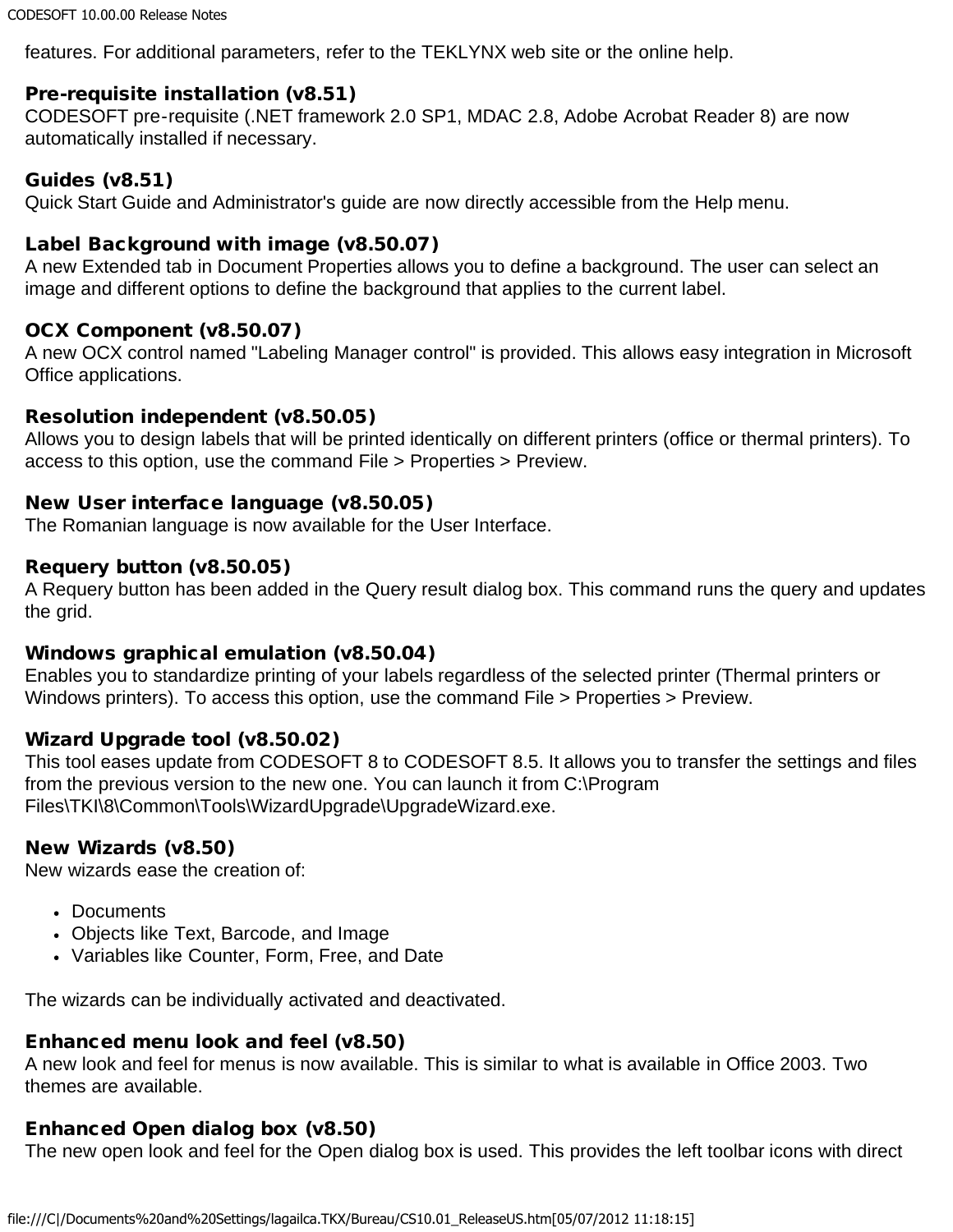access to some pre-defined folders.

## Enhanced Print dialog box (v8.50)

The Print dialog box now proposes several tabs when expanded.

This will allow you to check, based on current print settings (number of labels and pages), if the printing is optimized using the "Performance" tab.

#### Text Vertical alignment (v8.50)

This option allows defining a Vertical alignment for text paragraph. This option is only available with the "Fit to frame" option.

#### Text on any angle (v8.50)

In the Shape Settings tab, the Shape option "Polyline" allows the user to select any kind of shape. This option can be very useful in conjunction with Text Art to align text on any angle.

### Label Background definition (v8.50)

It is now possible to select a label background without having to use a name based on the stock type/name. A new "Background" combo box allows you to select the EMF⁄WMF file that will be used as label background. The EMF/WMF files need to be published in the C:\Program Files\TKI\8\Common\LFM directory.

### Network licensing (v8.50)

A new range is available through network licensing: Runtime. For License Manager, the Shared folder is changed. On Vista, you must share "c:\Programdata\TKI\LicenseManager\TkDongle" as "TkDongle". On the other systems, you must share "C:\Documents and Settings\All Users\Application Data\TKI\LicenseManager\TkDongle" as "TkDongle".

#### Superimposing (v8.10)

An optional feature allows you to superimpose objects to preserve the readability or physical space on the label. This feature is useful when using a barcode, to prevent any other object from being overlaid on top of it. This feature can be accessed by going to the General tab of the object properties.

### Norm GS1 (v8.10)

Choosing to use the GS1 norm enables barcode verifications according to GS1 (Formerly EAN) recommendations. This new option is available in the Tools \ Options dialog box (Other tab). When the option is enabled, it will check that the barcodes conform to the different requirements of the GS1 normalization, such as narrow bar size, check digit, human readable, and so on.

### RFID (v8.10)

A new RFID button, available on the toolbar, provides a direct link to the RFID settings.

### TKTEXTIL.TTF (v8.10)

New symbols have been added in TKTEXTIL.TTF to fulfill the COFREET requirements. Refer to the TKTextil.lab sample file for additional information.

### Database Manager (v8.10)

The User Interface of the Database Manager has been improved, making it more intuitive and easy to use.

- The general user interface has been refreshed to give it a better look and feel.
- New menu entry "File\Open" allows the user to directly open a basic database file (Access, Excel, dBase).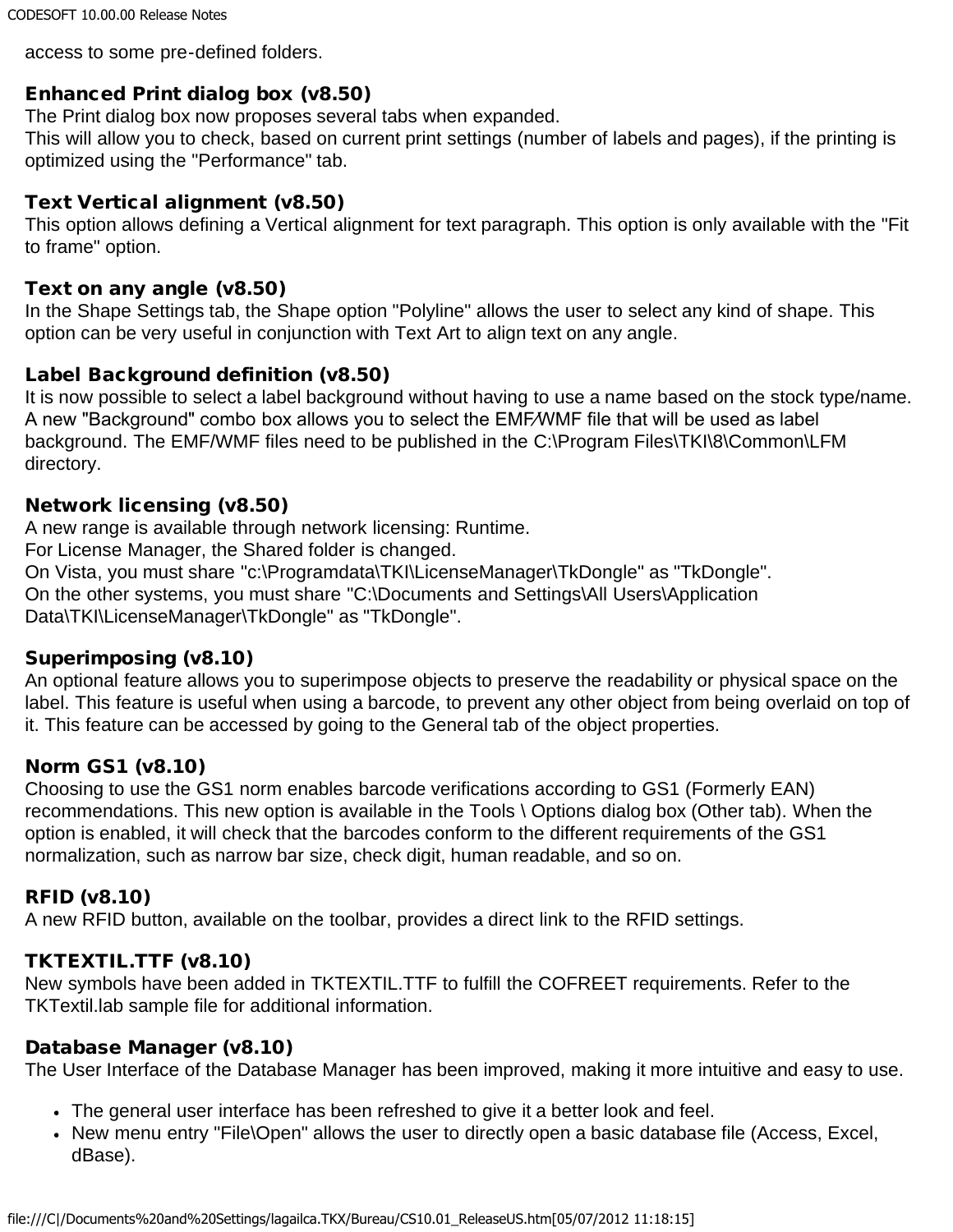- It is now possible to "duplicate record(s)" by right-clicking on selected records.
- More feedback is provided to the user when operations cannot be performed due to limited user rights or compliance with database structure.
- It is possible to limit the Database Manager features by modifying the file C:\Program Files\TKI\8\Common\Tools\DMan\ProductSettings.cfg. Only advanced users should attempt this.
- It is now possible to customize the display font.

## Print by printer resolution (v8.10)

Uses an algorithm independent to the paper format, to send only the positions and sizes linked to the Windows printer resolution. The current print algorithm adjusts object size and position when you switch, for instance, from a A4 page to Letter page (on a Windows printer). This is similar to the method used in Microsoft Word, and the advantage is that the objects are adjusted at print time so that everything fits on the page/label. The new print algorithm only uses the printer resolution, which means that the object's position and size are fixed, but at print time, you may notice that some objects are outside of the page/label or partially cut.

## ActiveX (v8.10)

VC++ and C# ActiveX samples available on CD have been updated to demonstrate how to use Events.

**[Back to Top](#page-0-2)** 

## <span id="page-6-0"></span>New Device Support

The following devices and their associated drivers have been added in this version:

# V10.00.00

| <b>Manufacturer</b> | <b>Model</b>                   |
|---------------------|--------------------------------|
| <b>BRADY</b>        | Brady BBP11 24L                |
|                     | Brady BBP11 34L                |
| <b>CAB EOS</b>      | EOS1 (200dpi)                  |
|                     | EOS1 (300dpi)                  |
|                     | EOS4 (200dpi)                  |
|                     | EOS4 (300dpi)                  |
| DATAMAX-O'NEIL      | Datamax-O'Neil I-4212e Mark II |
|                     | Datamax-O'Neil I-4310e Mark II |
|                     | Datamax-O'Neil I-4606e Mark II |
|                     | Datamax-O'Neil RL3             |
| <b>ES TECHNO</b>    | <b>ESCODE</b>                  |
|                     | <b>IESFLY</b>                  |
|                     | <b>ESPRINT</b>                 |
| LEGI                | LEGI700-M4308-2                |
|                     | LEGI-812                       |
|                     | LEGI-813                       |
|                     | $LEGI-816$                     |
|                     | LEGI-876M+ EUROPE 203          |
|                     | LEGI-876M+ EUROPE 300          |
|                     | llegi-876M+ R                  |
|                     | LEGI-887 (203dpi)              |
|                     | LEGI-887 (300dpi)              |
| <b>POSTEK</b>       | Postek TX2 PPLZ (200dpi)       |
|                     | Postek TX2e PPLZ (200dpi)      |
|                     | Postek TX200+ PPLZ (200dpi)    |
|                     |                                |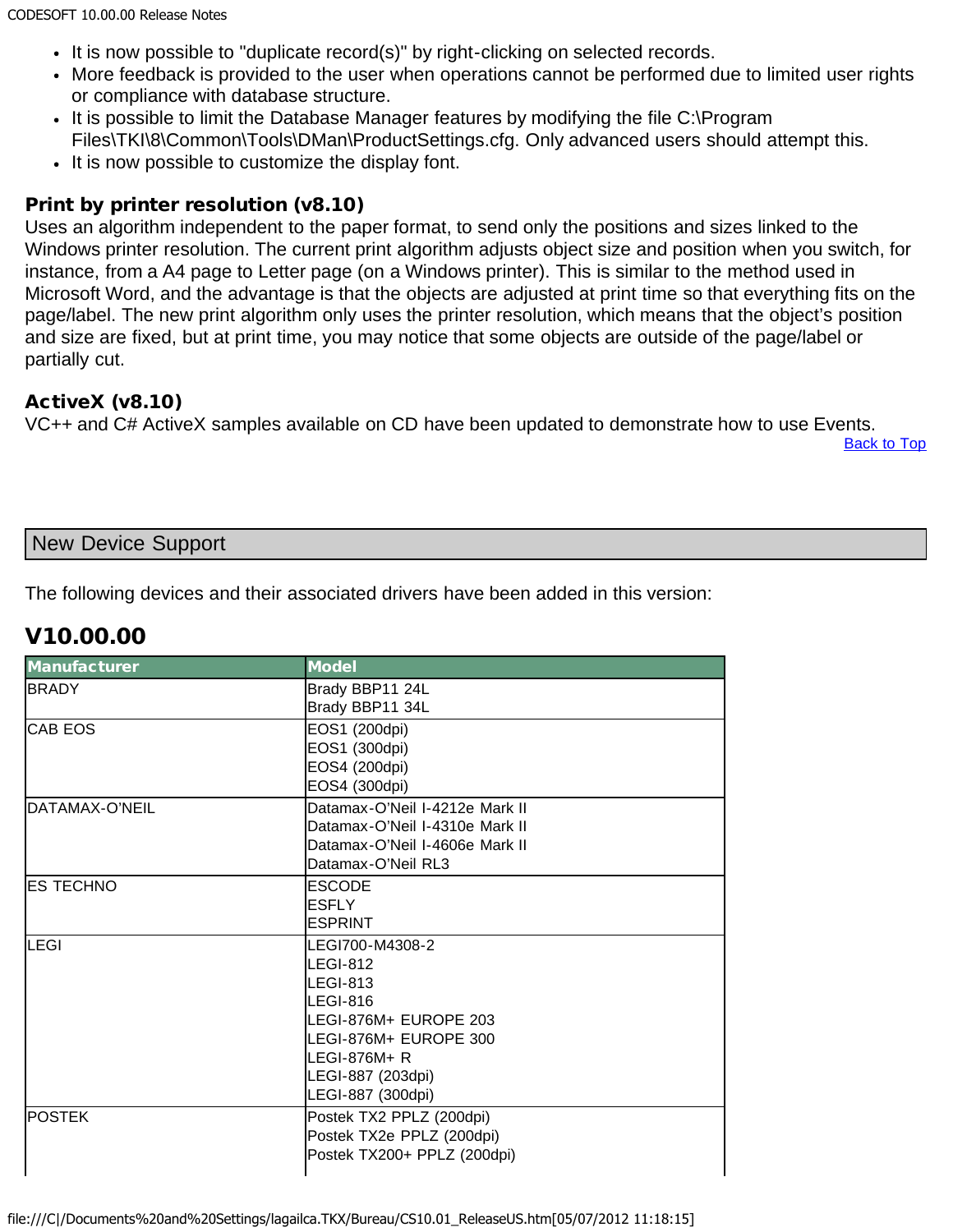|             | Postek TX3 PPLZ (300dpi)    |
|-------------|-----------------------------|
|             | Postek TX3e PPLZ (300dpi)   |
|             | Postek TX300+ PPLZ (300dpi) |
|             | Postek TX6 PPLZ (600dpi)    |
|             | Postek TX6e PPLZ (600dpi)   |
|             |                             |
|             | Postek TX600+ PPLZ (600dpi) |
|             | Postek TX200+               |
|             | Postek TZ2                  |
|             | Postek TZ2e                 |
|             | Postek TZ2 lite             |
|             | Postek TC200i               |
|             | Postek X4000                |
|             | Postek TX300+               |
|             | Postek TZ3                  |
|             | Postek TZ3e                 |
|             | Postek TZ3 lite             |
|             | Postek TC300i               |
|             | Postek X6000                |
|             | Postek C168 200e            |
|             | Postek C168 200i            |
|             | <b>Postek C168 200s</b>     |
|             | Postek C168 300e            |
|             | Postek C168 300i            |
|             | Postek C168 300s            |
|             | Postek G-2108e              |
|             | Postek G-2108i              |
|             | Postek G-200D               |
|             | Postek G-3106e              |
|             |                             |
|             | Postek G-3106i              |
|             | Postek G-300D               |
|             | Postek I200                 |
|             | Postek I200e                |
|             | Postek I4208                |
|             | Postek I300                 |
|             | Postek I300e                |
|             | Postek I4306                |
|             | Postek Q8/200               |
|             | Postek Q8/200i              |
|             | Postek Q8/300               |
|             | Postek Q8/300i              |
|             | Postek T2                   |
|             | Postek T3                   |
|             | Postek V6                   |
|             | Postek G-2108+              |
|             | Postek G-3106+              |
|             | Postek C168 200+            |
|             | Postek C168 300+            |
|             | Postek TX6                  |
|             | Postek TX6e                 |
|             | Postek TX600+               |
|             | Postek TZ6                  |
|             | Postek TZ6e                 |
|             | Postek TC600i               |
|             | Postek X8000                |
| <b>SATO</b> | Sato TG308                  |
|             |                             |
|             | Sato TG312                  |
| ZEBRA       | Zebra HC100                 |
|             | Zebra QLn220                |
|             | Zebra QLn320                |
|             | Zebra 110 PAX               |
|             |                             |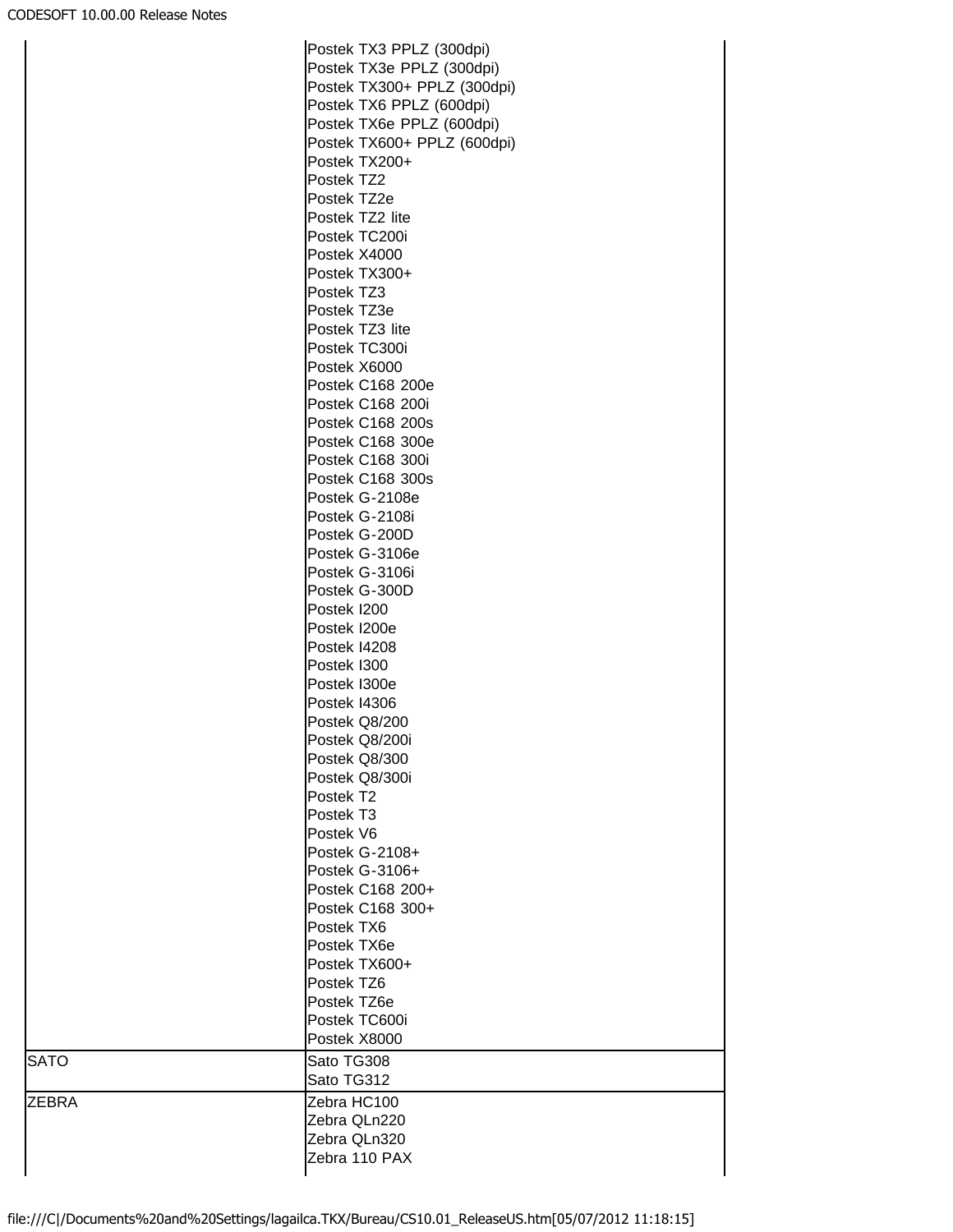## V9.10.00

| <b>Manufacturer</b>  | <b>Model</b>                                                     |
|----------------------|------------------------------------------------------------------|
| CAB                  | XC4 (300dpi)                                                     |
|                      | XC6 (300dpi)                                                     |
| <b>CARL VALENTIN</b> | <b>DPM III xi53/12</b>                                           |
|                      | DPM III xi107/12                                                 |
|                      | DPM III xi128/12                                                 |
| <b>DASCOM</b>        | Tally Dascom 7010                                                |
|                      | Tally Dascom 7010-300                                            |
|                      | Tally Dascom 7010R                                               |
|                      | Tally Dascom 7106                                                |
|                      | Tally Dascom 7206                                                |
|                      | Tally Dascom 7206-300                                            |
|                      | Tally Dascom 7005 DT2 (203dpi)                                   |
|                      | Tally Dascom 7005 DT4 (203dpi)                                   |
|                      | Tally Dascom 7005 TT4 (203dpi)                                   |
|                      | Tally Dascom 7006 DT2 (203dpi)                                   |
|                      | Tally Dascom 7006 DT2 (300dpi)                                   |
|                      | Tally Dascom 7006 DT4 (203dpi)                                   |
|                      | Tally Dascom 7006 DT4 (300dpi)                                   |
|                      | Tally Dascom 7006 TT2 (203dpi)                                   |
|                      | Tally Dascom 7006 TT2 (300dpi)                                   |
|                      | Tally Dascom 7006 TT4 (203dpi)                                   |
|                      | Tally Dascom 7006 TT4 (300dpi)                                   |
|                      | Tally Dascom 7008 DT2 (203dpi)                                   |
|                      | Tally Dascom 7008 DT2 (300dpi)                                   |
|                      | Tally Dascom 7008 DT4 (203dpi)                                   |
|                      | Tally Dascom 7008 DT4 (300dpi)                                   |
|                      | Tally Dascom 7008 TT2 (203dpi)<br>Tally Dascom 7008 TT2 (300dpi) |
|                      | Tally Dascom 7008 TT4 (203dpi)                                   |
|                      | Tally Dascom 7008 TT4 (300dpi)                                   |
| DATAMAX-O'NEIL       | Datamax-O'Neil RL4                                               |
|                      | Datamax-O'Neil E-4204B Mark III                                  |
|                      | Datamax-O'Neil E-4304B Mark III                                  |
|                      | Datamax-O'Neil E-4205A Mark III                                  |
|                      | Datamax-O'Neil E-4305A Mark III                                  |
|                      | Datamax-O'Neil E-4206P Mark III                                  |
|                      | Datamax-O'Neil E-4305P Mark III                                  |
|                      | Datamax-O'Neil E-4206L Mark III                                  |
|                      | Datamax-O'Neil E-4305L Mark III                                  |
| <b>IBM</b>           | IBM6500(PGL)                                                     |
|                      | <b>IBM6500(VGL)</b>                                              |
|                      | IBM6700-R40(PGL)(203dpi)                                         |
|                      | IBM6700-R40(PGL)(300dpi)                                         |
|                      | IBM6700-R40(VGL)(203dpi)                                         |
|                      | IBM6700-R40(VGL)(300dpi)                                         |
|                      | IBM6700-R40(PGL)(203dpi)(RFID)                                   |
|                      | IBM6700-R40(PGL)(300dpi)(RFID)                                   |
|                      | IBM6700-R60(PGL)(203dpi)                                         |
|                      | IBM6700-R60(PGL)(300dpi)                                         |
|                      | IBM6700-R60(VGL)(203dpi)                                         |
|                      | IBM6700-R60(VGL)(300dpi)                                         |
|                      | IBM6700-R80(PGL)(203dpi)                                         |
|                      |                                                                  |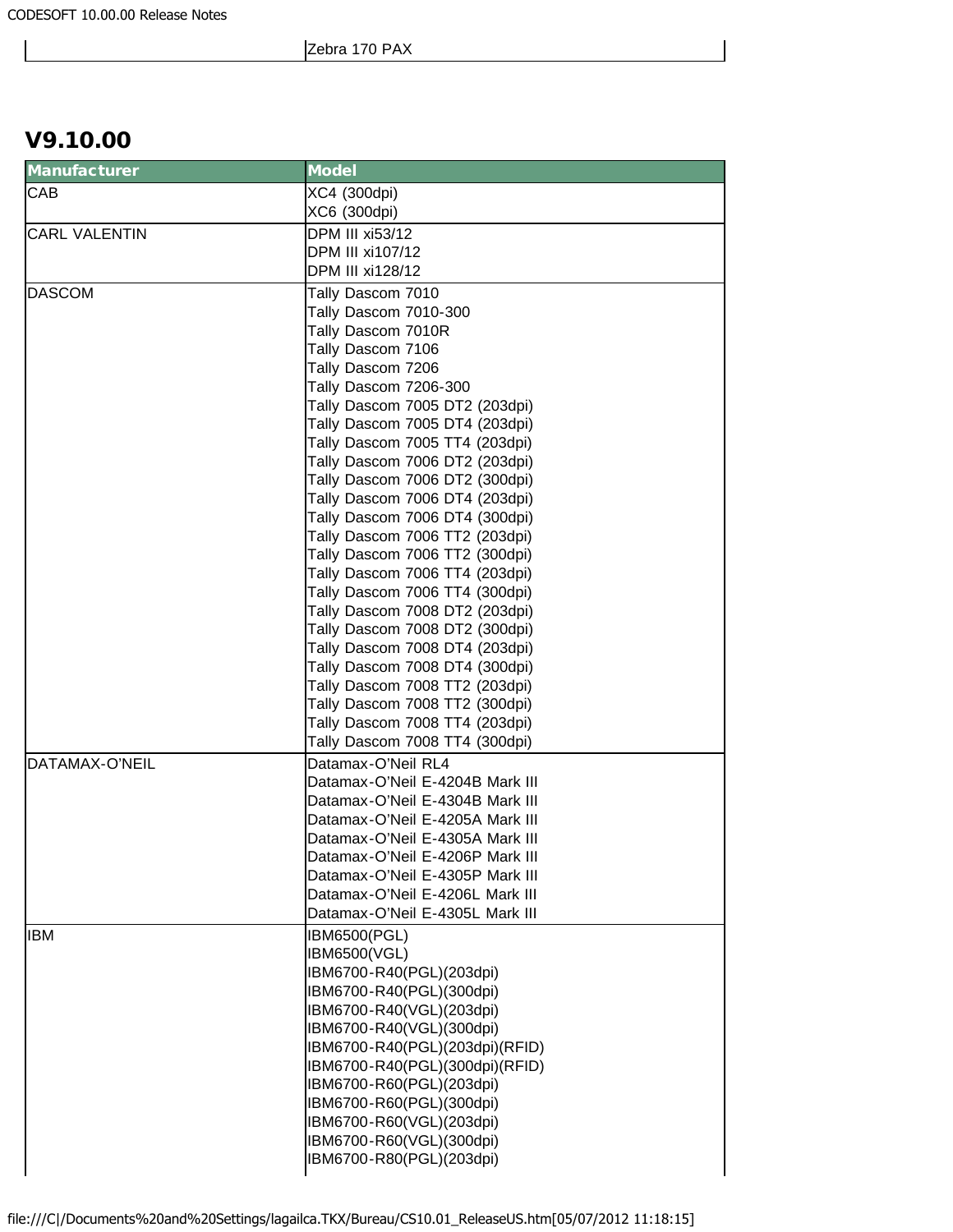|                   | IBM6700-R80(PGL)(300dpi)         |
|-------------------|----------------------------------|
|                   | IBM6700-R80(VGL)(203dpi)         |
|                   | IBM6700-R80(VGL)(300dpi)         |
|                   | IBM6700-M40(PGL)(203dpi)         |
|                   | IBM6700-M40(PGL)(300dpi)         |
|                   | IBM6700-M40(PGL)(203dpi)(RFID)   |
|                   | IBM6700-M40(PGL)(300dpi)(RFID)   |
| <b>INTERMEC</b>   | EasyCoder PM4i DP Mode (406dpi)  |
|                   | EasyCoder PM4i IPL Mode (406dpi) |
|                   | EasyCoder PM4i FP Mode (406dpi)  |
| <b>PRINTRONIX</b> | Printronix P7000 (PGL)           |
|                   | Printronix P7000 (VGL)           |
|                   | Printronix T5204r (PGL)          |
|                   | Printronix T5304r (PGL)          |
|                   | Printronix T5204r (VGL)          |
|                   | Printronix T5304r (VGL)          |
|                   | Printronix SL5204r (PGL)(RFID)   |
|                   | Printronix SL5304r (PGL)(RFID)   |
|                   | Printronix T5206r (PGL)          |
|                   | Printronix T5306r (PGL)          |
|                   | Printronix T5206r (VGL)          |
|                   | Printronix T5306r (VGL)          |
|                   | Printronix SL5206r (PGL)(RFID)   |
|                   | Printronix SL5306r (PGL)(RFID)   |
|                   | Printronix T5208r (PGL)          |
|                   | Printronix T5308r (PGL)          |
|                   | Printronix T5208r (VGL)          |
|                   | Printronix T5308r (VGL)          |
| <b>SATO</b>       | Sato LM408e                      |
|                   | Sato LM412e                      |
| <b>ZEBRA</b>      | Zebra RZ400 (203dpi)             |
|                   | Zebra RZ400 (300dpi)             |
|                   | Zebra RZ600 (203dpi)             |
|                   | Zebra RZ600 (300dpi)             |
|                   | Zebra P4T                        |
|                   | Zebra P4T EPL                    |
|                   | Zebra P4T ZPL                    |
|                   | Zebra RP4T ZPL                   |

## V9.00.02

| <b>Manufacturer</b> | <b>Model</b>                |
|---------------------|-----------------------------|
| <b>ARGOX</b>        | Argox R-400 PPLA            |
|                     | Argox R-400 plus PPLA       |
|                     | Argox R-600 PPLA            |
| <b>BRADY</b>        | BradyPrinter BP-PR 360 Plus |
| <b>GODEX</b>        | EZ-1100Plus                 |
|                     | EZ-1200Plus                 |
|                     | EZ-1300Plus                 |
|                     | EZ-2200Plus                 |
|                     | EZ-2300Plus                 |
|                     | EZ-6200Plus                 |
|                     | EZ-6300Plus                 |
|                     | $FZ-DT-2$                   |
|                     | EZ-DT-4                     |
|                     | EZ-1105                     |
|                     | EZ-1305                     |
|                     | EZPi-1200                   |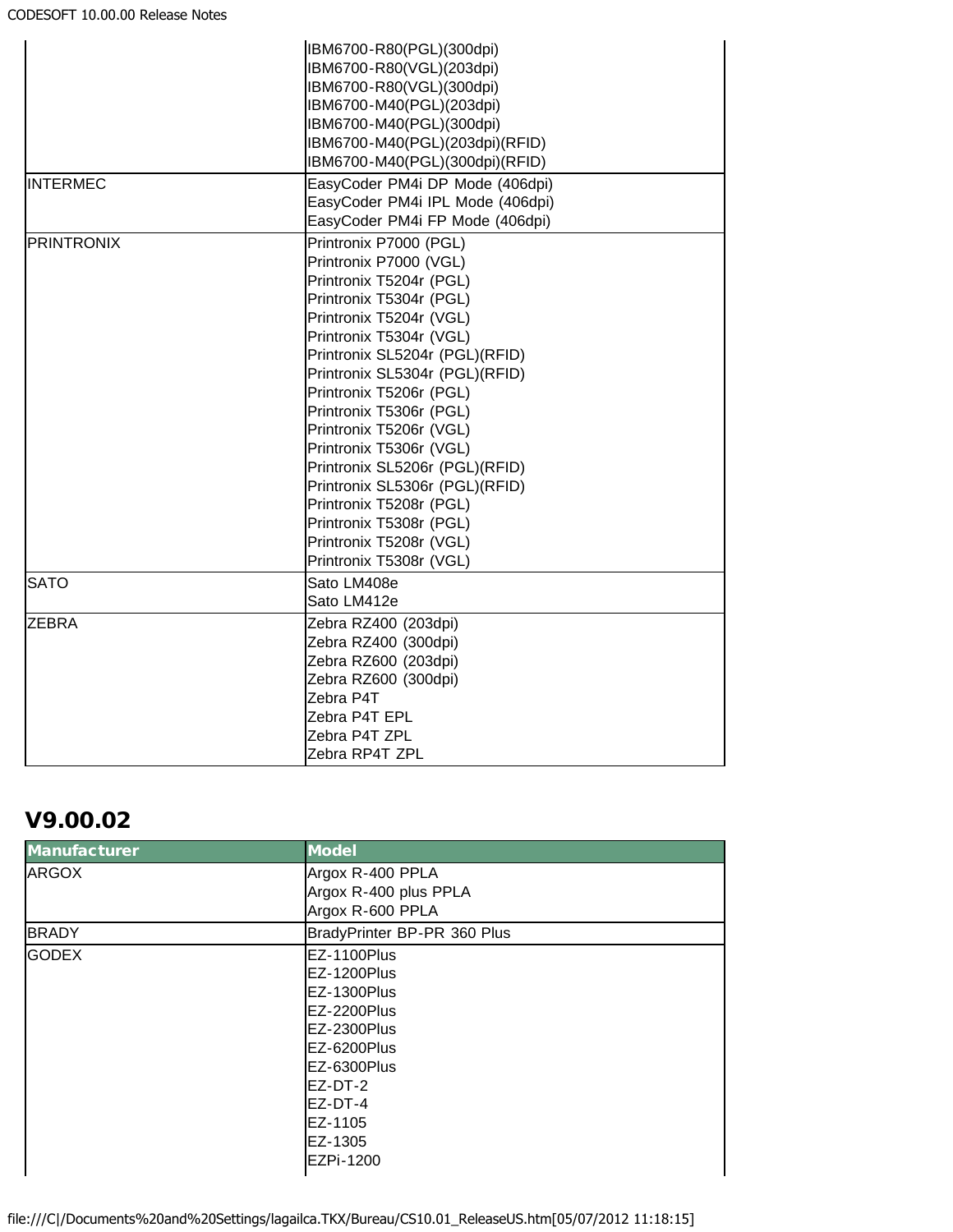|                 | EZPi-1300                              |
|-----------------|----------------------------------------|
|                 | EZ-1100Plus GEPL                       |
|                 | EZ-DT-2 GEPL                           |
|                 | EZ-DT-4 GEPL                           |
|                 | EZ-1105 GEPL                           |
|                 | EZ-1305 GEPL                           |
|                 | EZPi-1200 GEPL                         |
|                 | EZPi-1300 GEPL                         |
|                 | EZ-1100Plus GZPL                       |
|                 | EZ-2200Plus GZPL                       |
|                 | EZ-2300Plus GZPL                       |
|                 | EZ-6200Plus GZPL                       |
|                 | EZ-6300Plus GZPL                       |
|                 | EZ-DT-2 GZPL                           |
|                 | EZ-DT-4 GZPL                           |
|                 | EZ-1105 GZPL                           |
|                 | EZ-1305 GZPL                           |
|                 | EZPi-1200 GZPL                         |
|                 | EZPi-1300 GZPL                         |
|                 |                                        |
| <b>GPRINTER</b> | GP-2120T                               |
|                 | GP-3120T                               |
| <b>PAXAR</b>    | GP-4120T                               |
|                 | Paxar Snap 700                         |
| <b>POSTEK</b>   | Postek e4 200dpi (2000-XP)             |
|                 | Postek e4 200dpi (Server 2003)         |
|                 | Postek e4 300dpi (2000-XP)             |
|                 | Postek e4 300dpi (Server 2003)         |
| <b>SATO</b>     | Sato M 8485S (RH)<br>Sato M 8485S (LH) |
| <b>TSC</b>      | TSC TDP 225                            |
|                 | TSC TDP 245 Plus                       |
|                 | TSC TDP 247                            |
|                 | TSC TDP 345                            |
|                 | TSC TDP 243E Plus                      |
|                 |                                        |
|                 | TSC TDP 243 Pro                        |
|                 | TSC TDP 243E Pro                       |
|                 | TSC TDP 244                            |
|                 | TSC TDP 244 Plus                       |
|                 | TSC TDP 244CE                          |
|                 | TSC TDP 244ME Plus                     |
|                 | TSC TDP 245C                           |
|                 | TSC TDP 245 Plus                       |
|                 | TSC TDP 246M Plus                      |
|                 | TSC TDP 247                            |
|                 | TSC TDP 342 Pro                        |
|                 | TSC TDP 342M Plus                      |
|                 | TSC TDP 343C                           |
|                 | TSC TDP 343 Plus                       |
|                 | TSC TDP 344M Plus                      |
|                 | TSC TDP 345                            |
|                 | TSC TDP 346M                           |
|                 | TSC TDP 644M                           |
|                 | TSC TDP 384M                           |
|                 | TSC TDP 2410M                          |
| <b>ZEBRA</b>    | Zebra TLP-2824 Plus (EPL)              |
|                 | Zebra LP-2824 Plus (ZPL)               |
|                 | Zebra TLP-2824 Plus (ZPL)              |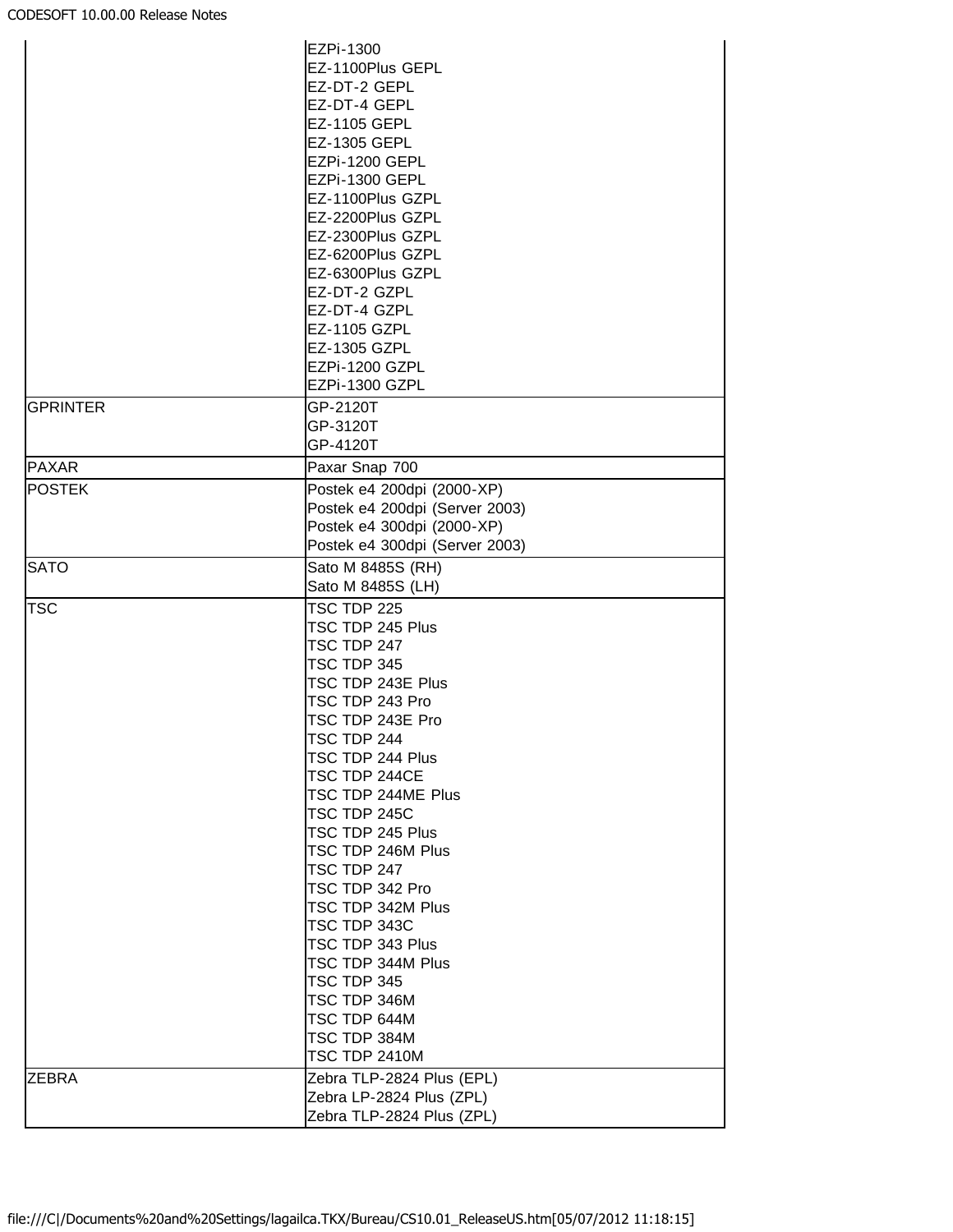# V9.00.01

| <b>Manufacturer</b> | <b>Model</b>                |
|---------------------|-----------------------------|
| <b>CITIZEN</b>      | Citizen CL-S700z            |
|                     | Citizen CL-703z             |
| <b>DATAMAX</b>      | Datamax A-4212 (LH) Mark II |
|                     | Datamax A-4212 (RH) Mark II |
|                     | Datamax A-4310 (LH) Mark II |
|                     | Datamax A-4310 (RH) Mark II |
|                     | Datamax A-4408 (LH) Mark II |
|                     | Datamax A-4408 (RH) Mark II |
|                     | Datamax A-4606 (LH) Mark II |
|                     | Datamax A-4606 (RH) Mark II |
|                     | Datamax A-6212 (LH) Mark II |
|                     | Datamax A-6212 (RH) Mark II |
|                     | Datamax A-6310 (LH) Mark II |
|                     | Datamax A-6310 (RH) Mark II |
|                     | Datamax E-4205e Mark II     |
|                     | Datamax E-4304e Mark II     |
| <b>EPSON</b>        | EPSON TM-C3400              |
| <b>SATO</b>         | Sato M 8400RVe              |
|                     | Sato CG208                  |
|                     | Sato CG212                  |
|                     | Sato CG412                  |
|                     | Sato D508                   |
|                     | Sato D512                   |
| <b>ZEBRA</b>        | Zebra 110Xi4 (203dpi)       |
|                     | Zebra 110Xi4 (300dpi)       |
|                     | Zebra 110Xi4 (600dpi)       |
|                     | Zebra 140Xi4 (203dpi)       |
|                     | Zebra 170Xi4 (203dpi)       |
|                     | Zebra 170Xi4 (300dpi)       |
|                     | Zebra 220Xi4 (203dpi)       |
|                     | Zebra 220Xi4 (300dpi)       |

# V9.00.00

| <b>Model</b>                    |
|---------------------------------|
| Hermes A2 (300dpi)              |
| Hermes A2 (600dpi)              |
| A2+ (600dpi)                    |
| A4+ M (300dpi)                  |
| A4+ M (600dpi)                  |
| Hermes+ 2 (300dpi)              |
| Hermes+ 2 (600dpi)              |
| Hermes+ 4 (200dpi)              |
| Hermes+ 4 (300dpi)              |
| Hermes+ 4 (600dpi)              |
| Hermes+ 4.3 (200dpi)            |
| Hermes+ 4.3 (300dpi)            |
| Hermes+ 6 (300dpi)              |
| XD4 (300dpi)                    |
| Gainscha GP3120T                |
| EasyCoder PD42 DP (203dpi)      |
| EasyCoder PD42 DP (300dpi)      |
| EasyCoder PD42 IPL (203dpi)     |
| EasyCoder PD42 IPL (300dpi)     |
| EasyCoder PD42 FP mode (203dpi) |
|                                 |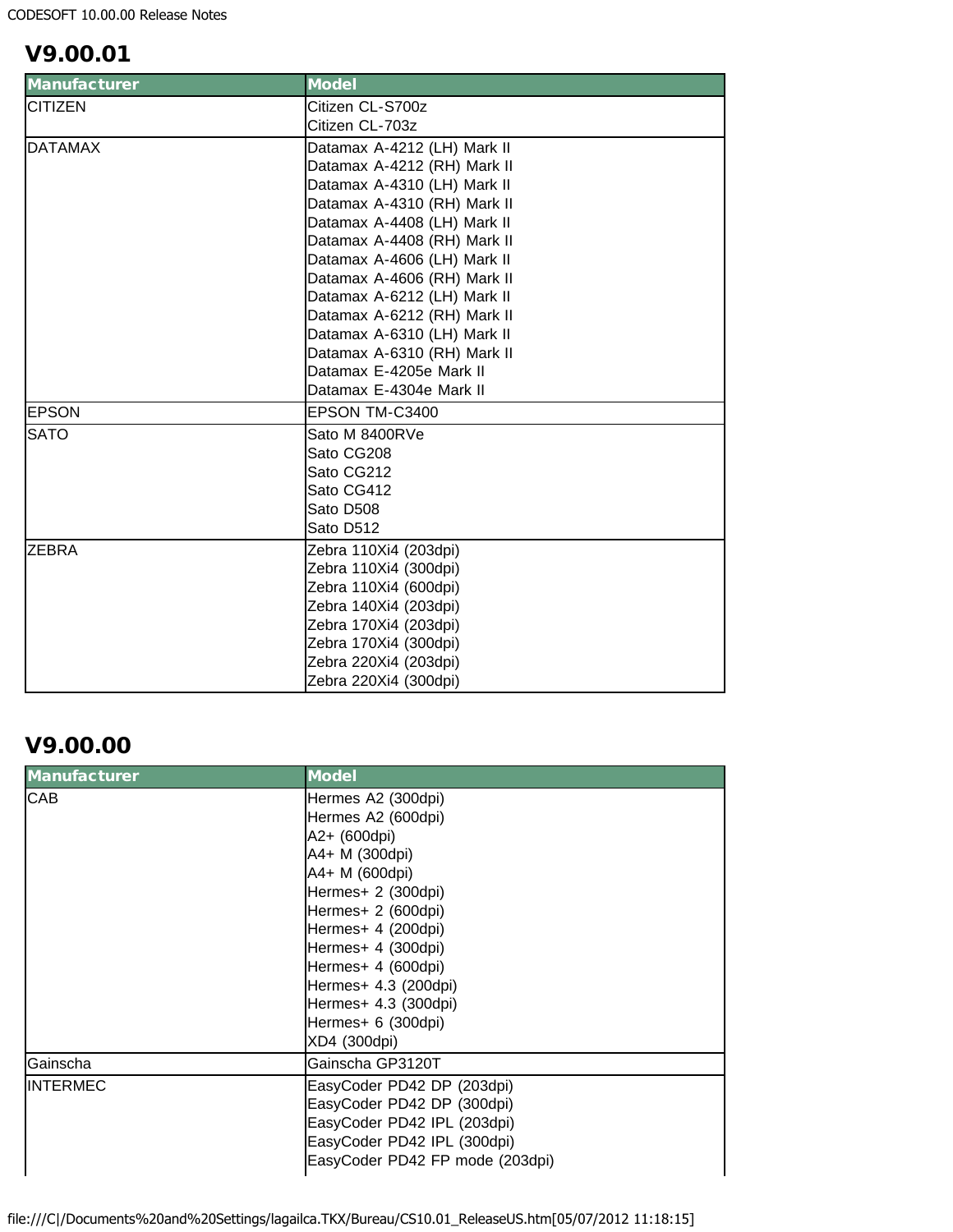| EasyCoder PD42 FP mode (300dpi) |
|---------------------------------|
| PB21 IPL mode (203dpi)          |
| PB22 IPL mode (203dpi)          |
| PB31 IPL mode (203dpi)          |
| PB32 IPL mode (203dpi)          |
| PB21 DP mode (203dpi)           |
| PB22 DP mode (203dpi)           |
| PB31 DP mode (203dpi)           |
| PB32 DP mode (203dpi)           |
| PB21 FP mode (203dpi)           |
| PB22 FP mode (203dpi)           |
| PB31 FP mode (203dpi)           |
| PB32 FP mode (203dpi)           |
| Intermec PF8d                   |
| Intermec PF8t (203dpi)          |
| Intermec PF8t (300dpi)          |
| PB50 FP mode (203dpi)           |
| PB50 DP mode (203dpi)           |
| PB50 IPL mode (203dpi)          |
| PB51 DP mode (203dpi)           |
| PB51 FP mode (203dpi)           |
| PB51 IPL mode (203dpi)          |

# V8.51.02

| <b>Manufacturer</b> | <b>Model</b>                    |
|---------------------|---------------------------------|
| <b>BRADY</b>        | BRADY BBP11-24L                 |
|                     | BRADY BBP11-34L                 |
| <b>INTERMEC</b>     | EasyCoder PD42 DP (203dpi)      |
|                     | EasyCoder PD42 DP (300dpi)      |
|                     | EasyCoder PD42 IPL (203dpi)     |
|                     | EasyCoder PD42 IPL (300dpi)     |
|                     | EasyCoder PD42 FP mode (203dpi) |
|                     | EasyCoder PD42 FP mode (300dpi) |
|                     | PB21 IPL mode (203dpi)          |
|                     | PB22 IPL mode (203dpi)          |
|                     | PB31 IPL mode (203dpi)          |
|                     | PB32 IPL mode (203dpi)          |
|                     | PB21 DP mode (203dpi)           |
|                     | PB22 DP mode (203dpi)           |
|                     | PB31 DP mode (203dpi)           |
|                     | PB32 DP mode (203dpi)           |
|                     | PB21 FP mode (203dpi)           |
|                     | PB22 FP mode (203dpi)           |
|                     | PB31 FP mode (203dpi)           |
|                     | PB32 FP mode (203dpi)           |
|                     | Intermec PF8d                   |
|                     | Intermec PF8t (203dpi)          |
|                     | Intermec PF8t (300dpi)          |
|                     | PB50 FP mode (203dpi)           |
|                     | PB50 DP mode (203dpi)           |
|                     | PB50 IPL mode (203dpi)          |
|                     | PB51 DP mode (203dpi)           |
|                     | PB51 FP mode (200dpi)           |
|                     | PB51 IPL mode (203dpi)          |

# V8.51.01

Manufacturer Model BROTHER **BROTHER** Brother MW-140BT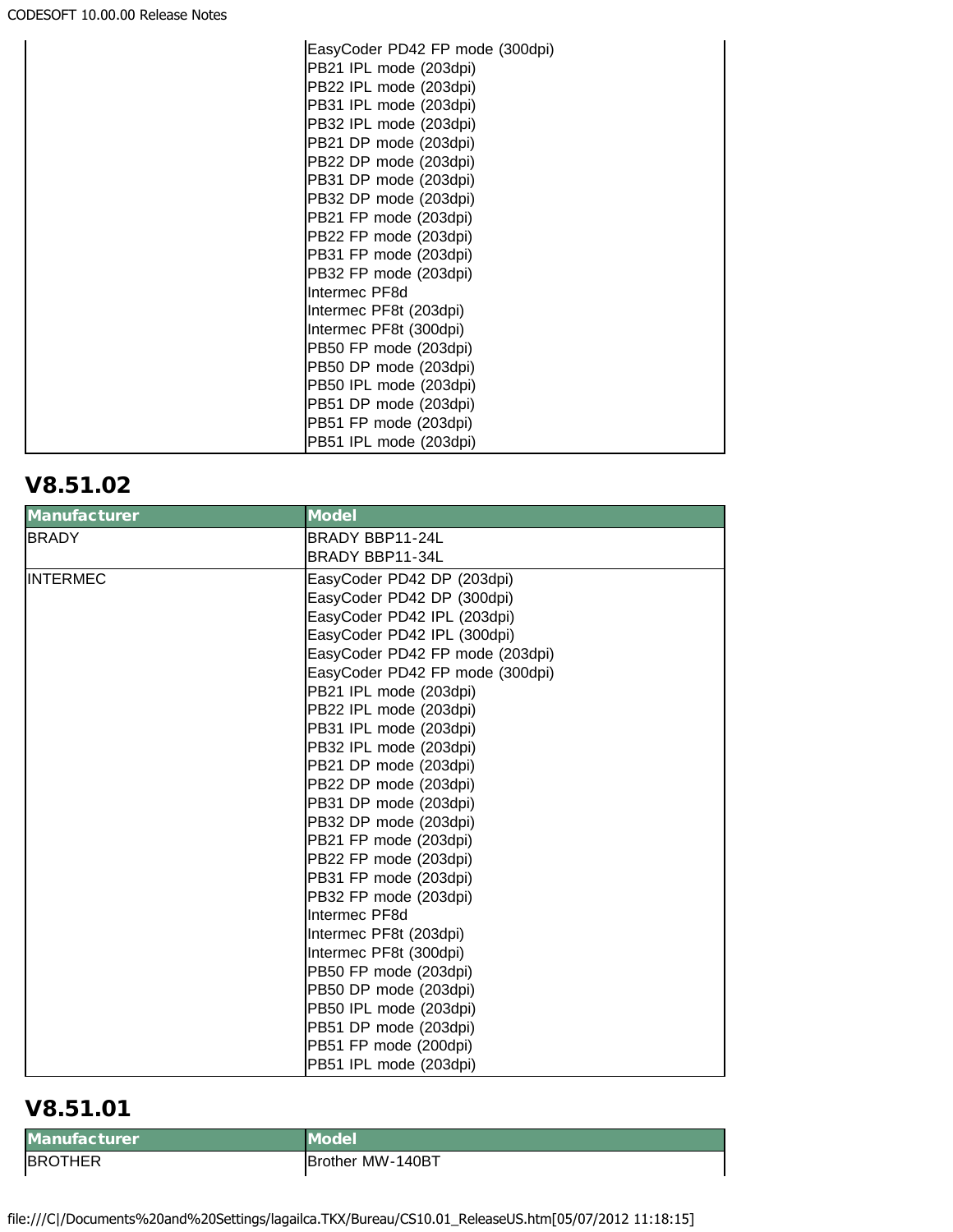|                     | Brother MW-260<br>Brother QL-1060N<br>Brother RL-700S                                                                                                                                                |
|---------------------|------------------------------------------------------------------------------------------------------------------------------------------------------------------------------------------------------|
| <b>COGNITIVE</b>    | Cognitive AdvantageDLX DBD24-2085-xxx<br>Cognitive AdvantageDLX DBT24-2085-xxx<br>Cognitive AdvantageDLX DBD42-2085-xxx<br>Cognitive AdvantageDLX DBT42-2085-xxx                                     |
| <b>TALLYGENICOM</b> | TallyGenicom 7005 DT2 (203dpi)<br>TallyGenicom 7005 DT4 (203dpi)<br>TallyGenicom 7005 TT4 (203dpi)                                                                                                   |
| <b>ZEBRA</b>        | Zebra GK420d EPL<br>Zebra GK420t EPL<br>Zebra GX420d EPL<br>Zebra GX420t EPL<br>Zebra GX430t EPL<br>Zebra GK420d ZPL<br>Zebra GK420t ZPL<br>Zebra GX420d ZPL<br>Zebra GX420t ZPL<br>Zebra GX430t ZPL |
| <b>VIDEOJET</b>     | VIDEOJET VJ2310<br>VIDEOJET VJ2320<br>VIDEOJET VJ2330                                                                                                                                                |
| <b>ICE</b>          | ICE Torus 126<br>ICE Torus 380<br>ICE Torus 500                                                                                                                                                      |
| <b>MARSH</b>        | Marsh 1100<br><b>Marsh 2100</b><br><b>Marsh 3100</b>                                                                                                                                                 |
| <b>LINX</b>         | Linx IJ350<br>Linx IJ370                                                                                                                                                                             |

# V8.50.08

| <b>Manufacturer</b> | <b>Model</b>                   |
|---------------------|--------------------------------|
| <b>TALLYGENICOM</b> | TallyGenicom MTP4P             |
|                     | TallyGenicom MTP4P EPL         |
|                     | TallyGenicom MTP4P ZPL         |
|                     | TallyGenicom 7006 DT2 (203dpi) |
|                     | TallyGenicom 7006 DT2 (300dpi) |
|                     | TallyGenicom 7006 DT4 (203dpi) |
|                     | TallyGenicom 7006 DT4 (300dpi) |
|                     | TallyGenicom 7006 TT2 (203dpi) |
|                     | TallyGenicom 7006 TT2 (300dpi) |
|                     | TallyGenicom 7006 TT4 (203dpi) |
|                     | TallyGenicom 7006 TT4 (300dpi) |
|                     | TallyGenicom 7008 DT2 (203dpi) |
|                     | TallyGenicom 7008 DT2 (300dpi) |
|                     | TallyGenicom 7008 DT4 (203dpi) |
|                     | TallyGenicom 7008 DT4 (300dpi) |
|                     | TallyGenicom 7008 TT2 (203dpi) |
|                     | TallyGenicom 7008 TT2 (300dpi) |
|                     | TallyGenicom 7008 TT4 (203dpi) |
|                     | TallyGenicom 7008 TT4 (300dpi) |
| <b>BRADY</b>        | Brady BBP81 200                |
|                     | Brady BBP81 300                |
|                     | Brady BBP81 600                |
| ZEBRA               | MZ 200                         |
|                     | MZ320                          |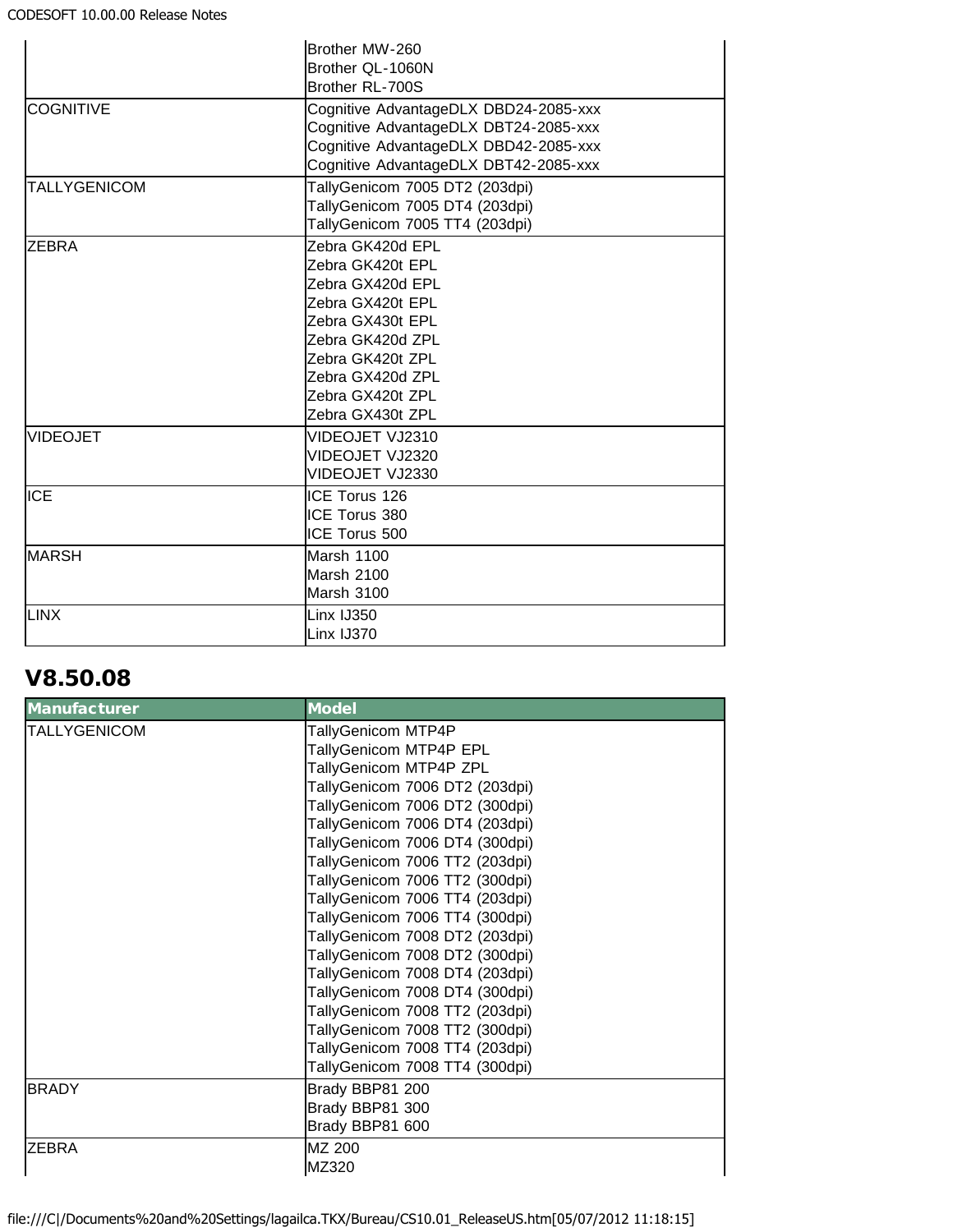|                | IZebra RW 220 ZPL<br>Zebra RW 420 ZPL<br>Zebra RW 220 EPL<br>Zebra RW 420 EPL<br>lZebra RW 220 |
|----------------|------------------------------------------------------------------------------------------------|
|                | IZebra RW 420                                                                                  |
| <b>CITIZEN</b> | $CLP-521z$<br>$CLP-621z$<br>$ICLP-631z$                                                        |
| <b>IMAJE</b>   | Imaje 5000 53 mm<br>Imaje 5000 107 mm                                                          |
| <b>MARKEM</b>  | Markem 9096 (Inkjet printer)                                                                   |

# V8.50.07.01

| <b>Manufacturer</b> | <b>Model</b>                  |
|---------------------|-------------------------------|
| <b>BRADY</b>        | <b>BBP81 200</b>              |
|                     | <b>BBP81 300</b>              |
|                     | <b>BBP81 600</b>              |
| <b>IBETAPRINT</b>   | Betaprint 55SST Continuous    |
|                     | Betaprint 55SST Intermittent  |
|                     | Betaprint 128SST Continuous   |
|                     | Betaprint 128SST Intermittent |

# V8.50.07

| <b>Manufacturer</b> | <b>Model</b>               |
|---------------------|----------------------------|
| DOMINO              | Domino CM5                 |
|                     | Domino IM5                 |
|                     | Domino V100                |
|                     | Domino V200                |
|                     | Domino V300+ 2" CM         |
|                     | Domino V300+ 2" IM         |
|                     | Domino V300+ 5" CM         |
|                     | Domino V300+ 5" IM         |
|                     | Domino V400 2"             |
|                     | Domino V400 5"             |
| <b>SATO</b>         | <b>CT408i</b>              |
|                     | CT412i                     |
|                     | CT424i                     |
| <b>ZEBRA</b>        | 110XiIII Plus UHF (203dpi) |
|                     | 110Xilll Plus UHF (300dpi) |
|                     | 110Xilll Plus UHF (600dpi) |
|                     | 110Xilll Plus HF (203dpi)  |
|                     | 110Xilll Plus HF (300dpi)  |
|                     | 110Xilll Plus HF (600dpi)  |

# V8.50.06

| <b>Manufacturer</b> | <b>Model</b> |
|---------------------|--------------|
| <b>SATO</b>         | GL408e       |
|                     | GL412e       |

## V8.50.05

| <b>Manufacturer</b> | <b>Model</b>           |
|---------------------|------------------------|
| <b>DATAMAX</b>      | M-4206 Mark II         |
|                     | <b>IM-4210 Mark II</b> |
|                     |                        |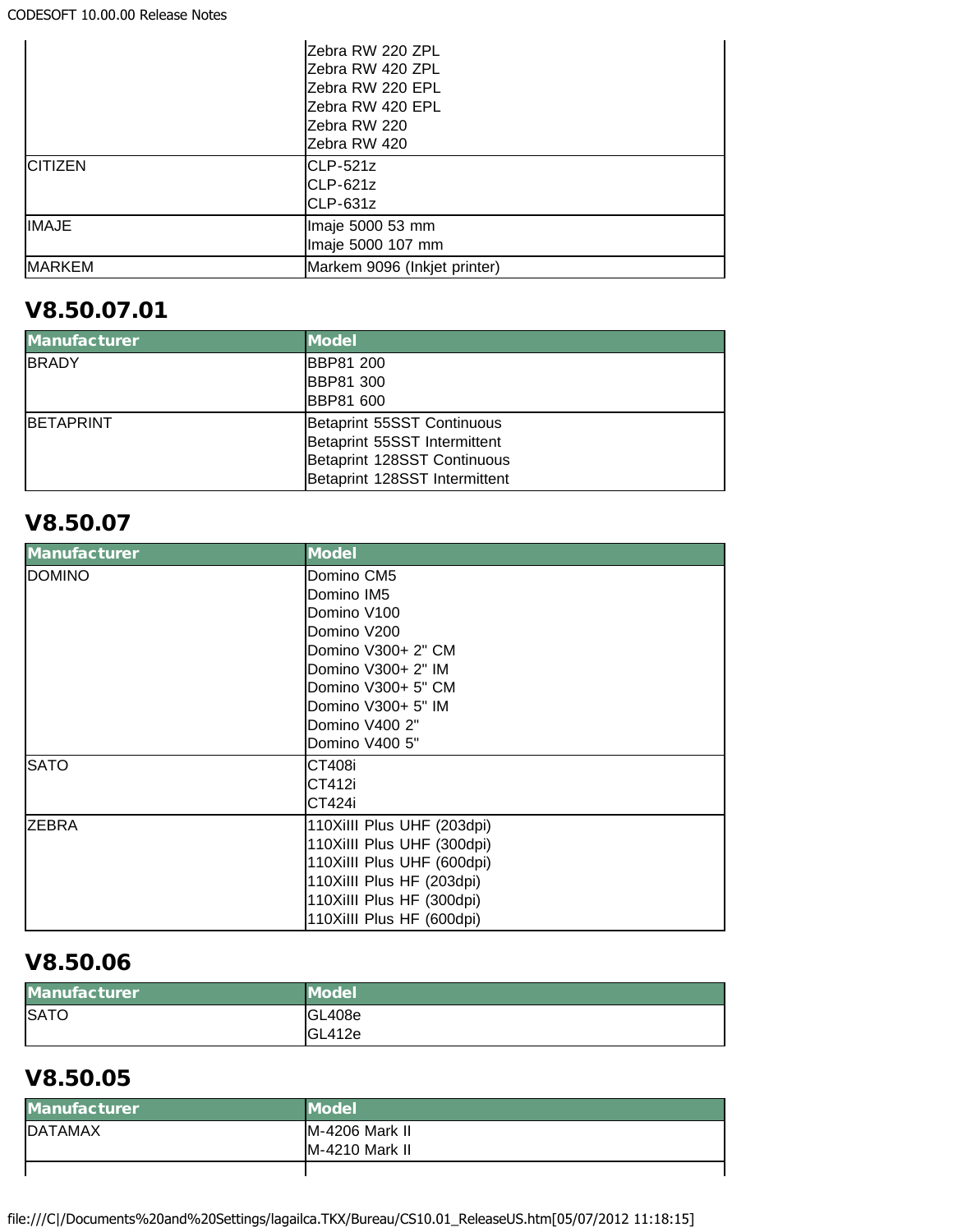CODESOFT 10.00.00 Release Notes

| SATO CX 410  | Lt408 (RH)      |
|--------------|-----------------|
|              | Lt408 (LH)      |
|              | <b>MB400i</b>   |
|              | <b>MB410i</b>   |
| <b>ZEBRA</b> | ZM400 (203 dpi) |
|              | ZM400 (300 dpi) |
|              | ZM600 (203 dpi) |
|              | ZM600 (300 dpi) |

## V8.10.04

| <b>Manufacturer</b> | <b>Model</b>           |
|---------------------|------------------------|
| DATAMAX             | DATAMAX H CLASS        |
| version: 32.03.04   |                        |
| IITW BETAPRINT      | TP2100                 |
| version: 32.01.02   | TP4000                 |
| <b>SATO</b>         | S8408 (RH)             |
| lversion: 31.03.01  | S8408 (LH)             |
|                     | S8412 (RH)             |
|                     | S8412 (LH)             |
|                     | S8424 (RH)             |
|                     | S8424 (LH)             |
|                     | <b>MB200i</b>          |
| ZEBRA               | <b>QL 220 Plus ZPL</b> |
| lversion 31.06.00   | IQL 320 Plus ZPL       |
|                     | IQL 420 Plus ZPL       |
|                     | QL 220 Plus EPL        |
|                     | QL 320 Plus EPL        |
|                     | IQL 420 Plus EPL       |

# V8.10.02

| <b>Manufacturer</b> | <b>Model</b>    |
|---------------------|-----------------|
| <b>DATAMAX</b>      | DATAMAX H CLASS |
| lversion: 22.24.00  |                 |

# V8.10

<span id="page-15-0"></span>

| Manufacturer       | <b>Model</b>                                               |
|--------------------|------------------------------------------------------------|
| <b>AVERY</b>       | RTC Variable offset was not correctly sent to printer.     |
| lversion: 21.18.02 |                                                            |
| <b>CAB</b>         | Formula containing form variable was not correctly sent to |
| version: 21.16.05  | printer in standalone mode.                                |
| <b>MARKEM</b>      | <b>IMARKEM 5000</b>                                        |
| lversion: 22.03.00 | <b>IMARKEM 5200</b>                                        |
|                    | IMARKEM 5400                                               |
| <b>MECTEC</b>      | 8 dots printer text alignment was not well calculated.     |
| version: 22.07.09  |                                                            |
| <b>UBS</b>         | EAN128 Als new tags implementation.                        |
| version: 22.01.11  |                                                            |
| <b>VIDEOJET</b>    | Access to USB key was not freed after download.            |
| lversion: 22.00.01 |                                                            |

**[Back to Top](#page-0-2)**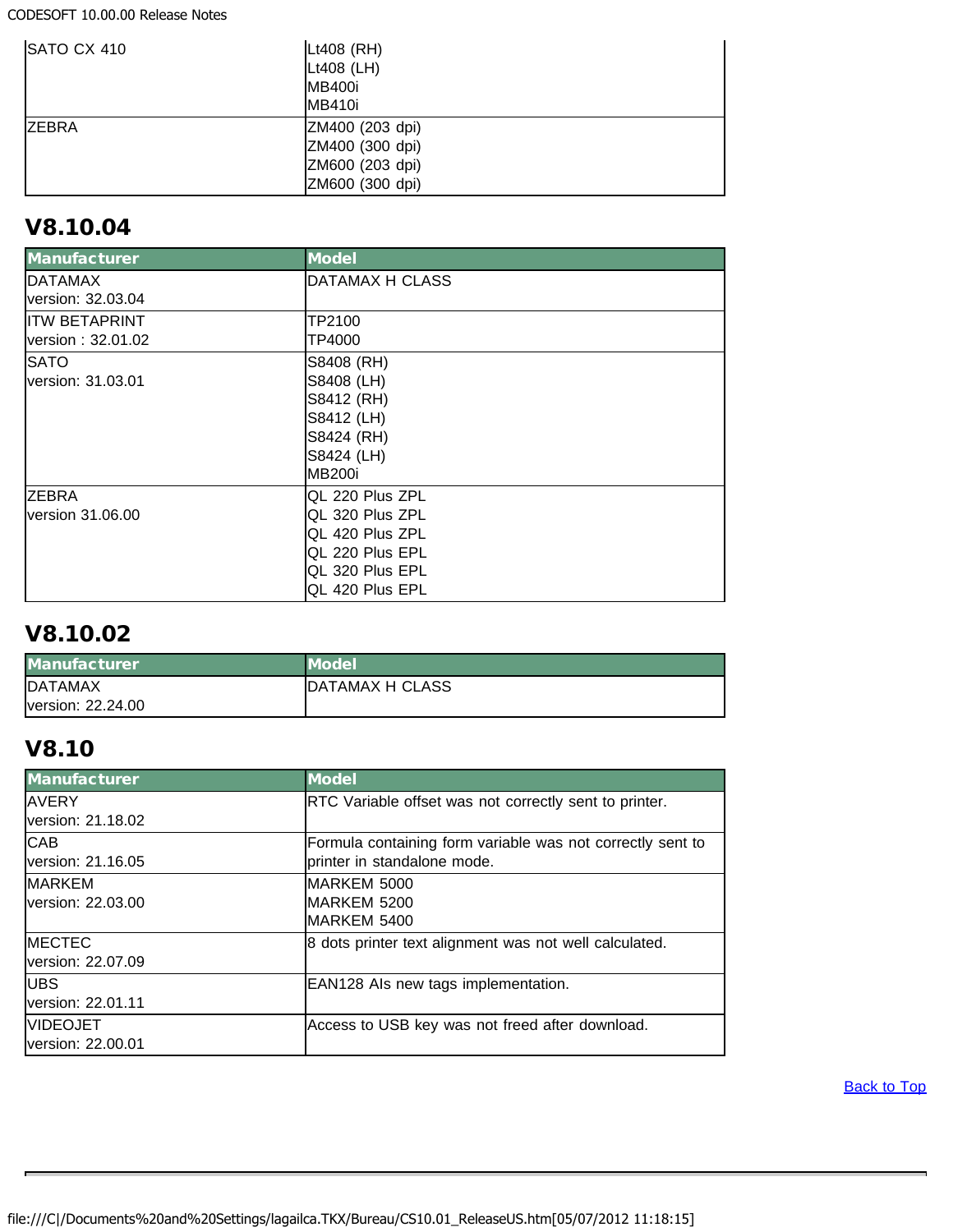## Fixed Defects

| <b>Version</b> | <b>Ticket ID/</b><br><b>Defect ID</b> | <b>Description</b>                                                                                                                                                  |
|----------------|---------------------------------------|---------------------------------------------------------------------------------------------------------------------------------------------------------------------|
|                |                                       |                                                                                                                                                                     |
| 10.00.00       |                                       |                                                                                                                                                                     |
|                | 54463-20553                           | Human Readable on GS1 Databar is complete.                                                                                                                          |
|                | 54516-20556                           | Printer settings now load in Windows printers.                                                                                                                      |
|                | 53085-20066                           | Job modifier tab now appears in all designated areas.                                                                                                               |
|                | 63640-20675                           | Windows printing mode is now available in Runtime.                                                                                                                  |
|                | 72022-20685                           | Resolved issue with WMF in monochrome palette.                                                                                                                      |
| 9.10.02        |                                       |                                                                                                                                                                     |
|                | 54628-20577<br>54736-20595            | Application is now stable when using ASCII file.                                                                                                                    |
|                | 52663-19978<br>52659-19975            | Speed optimization for text with Word Wrap/Fit to Frame features.                                                                                                   |
|                | 55422-20630                           | Font and size changes are not modified when data source is<br>changed.                                                                                              |
|                | 55124-20624                           | Variable images coming from formulas are properly managed when<br>used with SENTINEL.                                                                               |
| 9.00.02        |                                       |                                                                                                                                                                     |
|                | 49069-19221                           | Rename method of the PrinterSystem interface is fixed.                                                                                                              |
|                | 50633-19502                           | Formula Bestbefore now works with julian day (jj).                                                                                                                  |
|                | 46715-18862                           |                                                                                                                                                                     |
|                | 45863-18601                           | Zoom feature now functions as it did in version 8.50.                                                                                                               |
|                | 46997-18958                           | Counter reset on variable change now functions correctly.                                                                                                           |
|                | 48586-19162                           | Form no longer appears when Form variables do not exist in<br>layout.                                                                                               |
| 9.00.01        |                                       |                                                                                                                                                                     |
|                | 45538-18481                           | Date with variable offset (in case of multiple variables) is fixed.                                                                                                 |
|                | 45835-18597                           | The shared list user interface can now properly display different<br>code page (i.e., Cyrillic).                                                                    |
|                | 45451-18469                           | Formula variables are now refreshed while printing.                                                                                                                 |
|                | 45675-18661<br>45862-18600            | The automatic page format for Brady IP printers is improved.                                                                                                        |
| 8.51.02        |                                       |                                                                                                                                                                     |
|                | 34391-16068                           | Excel files with field names that contain Chinese characters are<br>now working.                                                                                    |
|                | 33780-15966                           | Printout for DataMatrix/QR code containing Chinese characters is<br>now working.                                                                                    |
|                | 32222-15961                           | Barcode wizard is now able to enter alphabetical characters for<br>DataMatrix.                                                                                      |
| 8.51.01        |                                       |                                                                                                                                                                     |
|                | 31161-15576                           | Counters with values outside of the alphabet are now accepted at<br>print time (backward compatibility with version 6). A warning is<br>displayed at creation time. |
|                | 29434-15335                           | Lite or Pro versions are no longer able to lock objects.                                                                                                            |
|                | 27277-14994                           | Maxicode wizard generates valid default data, whichever mode is<br>selected.                                                                                        |
|                | 32486-15747                           | Display is now correct when using a formula that is using other<br>formulas.                                                                                        |
| 8.51.00        |                                       |                                                                                                                                                                     |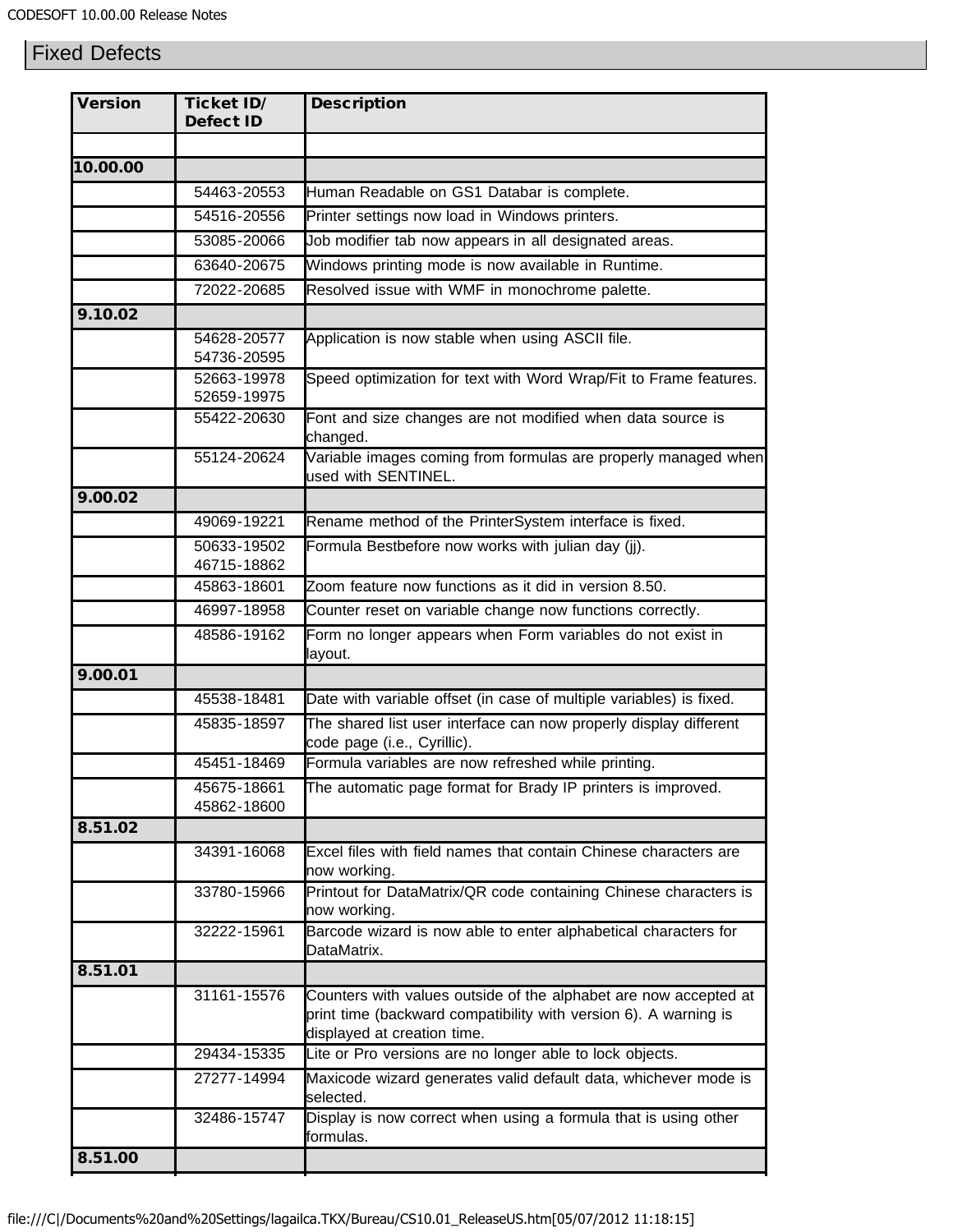| 24884-14218 | Decrementing hexadecimal counter is now decrementing properly.                                               |
|-------------|--------------------------------------------------------------------------------------------------------------|
| 14249-12208 | Printer speed switch is no longer ignored when printing from<br>SENTINEL.                                    |
| 25866-14508 | EAN-14 can now be based on EAN-128 or ITF-14 symbology.                                                      |
| 20913-13318 | Some characters descenders were cut off (for example, the bottom<br>portion of "g") in Rich Text fields.     |
| 11697-13708 | In the Runtime version, the printable or non-printable option for<br>objects can now be set through ActiveX. |
|             |                                                                                                              |
|             |                                                                                                              |

#### <span id="page-17-0"></span>Known Limitations

- When upgrading CODESOFT, we recommend uninstalling any previous versions before installing the new version.
- With subscription licensing, the computer date/time must be set to the correct date/time and should not be modified.
- Using CODESOFT with LABEL ARCHIVE and Windows Firewall: The Windows firewall will try to block the connection to CODESOFT and you will get a system message asking to block or to unblock. Choose Unblock. The labeling software will be added automatically to the list of exceptions in Windows Firewall Configuration parameters.
- If you are using a hardware key protected version under Windows 7, the dongle may not be recognized. In this case, you must install the HASP driver manually. Run "InstallDir"\Tools\Donlge\ HASPUserSetup.exe.
- With software protection, it is not possible to install two different licenses of CODESOFT on a single machine – for example, CODESOFT Enterprise and CODESOFT Runtime. In such cases, you must install the licenses on separate machines. Note: If CODESOFT Network and SENTINEL are installed on the same system, SENTINEL will use the CODESOFT Network licenses.
- Text objects with composite data sources or different styles (font size or attributes) should be edited using the text properties dialogue only. If you use the text wizard, the text object becomes fixed with a uniform style.
- When importing an image from a network, a path like //MachineName/Path/Filename cannot be entered directly into the "Image Selection" dialog box. The workaround is to map the network drive, or to drag and drop from the explorer.
- When uninstalling a previous version of CODESOFT, some components may not be registered after uninstall.

You must repair CODESOFT 10 in the Add/Remove Programs utility to ensure all components are properly registered.

In Vista (or higher), repair should be done using the Repair button (not using the Change button and then Repair option).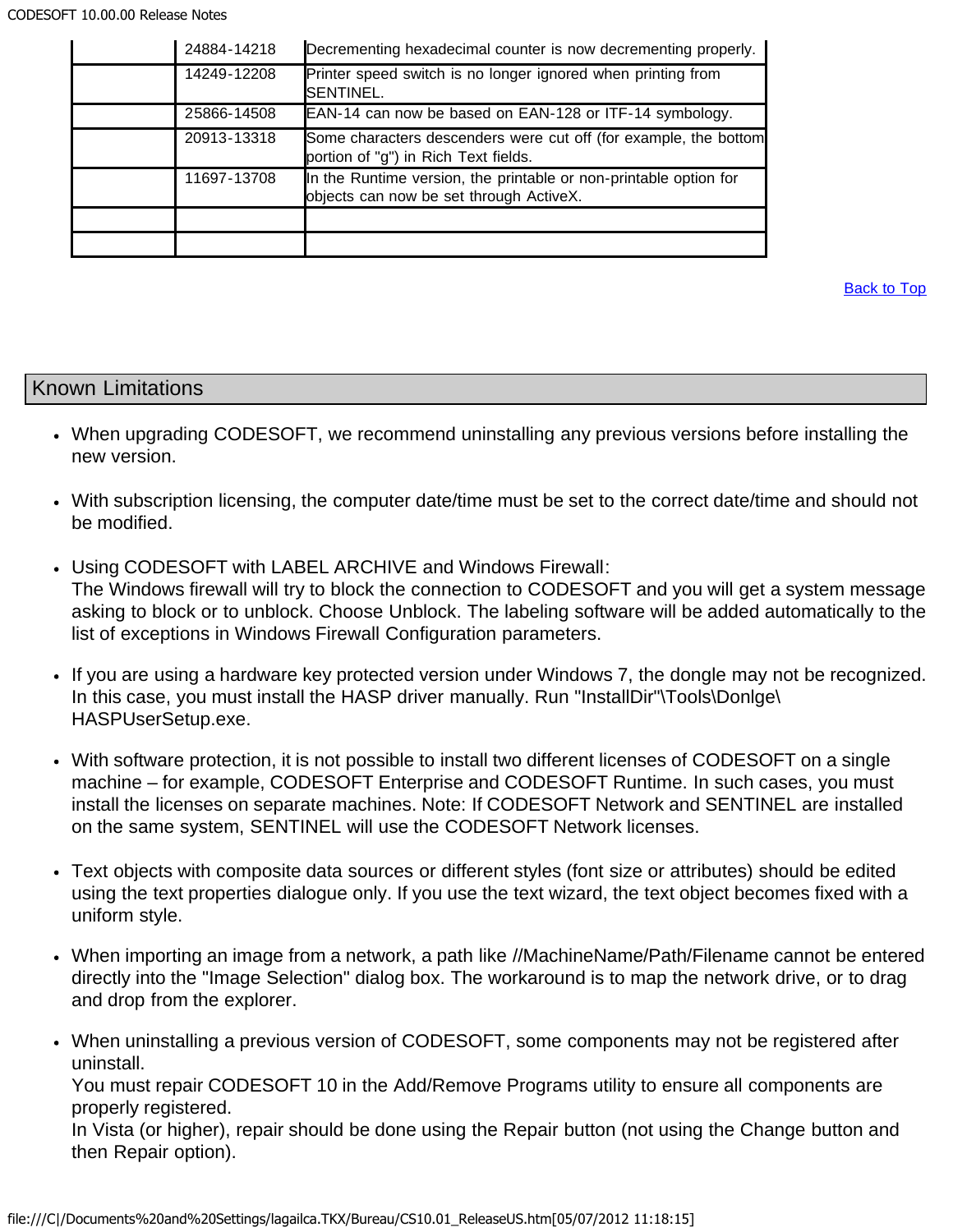- When printed: If a mixed formatting string is used in the input mask, before entering the value, use the backspace button to avoid the loss of the first character. To enter a value abc123 Press " <br/>backspace>abc123" if the format string is " $@@@###$ "
- While using the animation option in the wizards, performance may be slightly reduced. Turn off this option for faster performance if needed.
- With a hardware key license, when running CODESOFT while system is not fully initialized, CODESOFT may run in EVALUATION mode. Make sure the system is fully loaded before running CODESOFT.
- Please note that you may need Administrator's rights to perform some actions, such as adding a printer with non-direct access or creating a system DSN data source. Please verify that you have sufficient rights before performing these actions.
- Query definition only supports Tables within the default schema. If it is necessary to use a table from another schema, the SQL mode should be used, using a syntax like: SELECT \* FROM Schema.Table.
- The Database Manager is a generic database tool that relies on OLE DB Provider (ODBC is not supported). OLE DB Provider or the DBMS itself can both have some limitations. For example, with an Access database, when you set 3 unique fields in Database Manager, only the first one will be set. The recommendation is to use the internal DBMS tools to modify database structure, especially when working on advanced actions (like multiple constraints and primary key modification). The same is true for big tables where the response time can be slow on some operations.
- A database connection must be linked to the DatabaseGrid control displayed in sample form "DBForm.xmf" in order to show information (i.e.; identity.mdb).
- ODBC drivers are recommended for PostgreSQL. With OLEDB drivers, fields may not be enumerated.
- The Manage Multiple Pages option for ListField is not supported with POF technology.
- Microsoft defect: MFC Applications leak GDI objects on computer running Windows Server 2003 or Windows XP. Refer to article 319740 in the Microsoft Knowledge Base: [http://support.microsoft.com.](http://support.microsoft.com/)
- For full Chinese-sensible code support under WinXP\2003\2000, the following prerequisites are required:
	- GB18030 support package should be installed: [http://www.microsoft.com/downloads/details.aspx?familyid=fc02e2e3-14bb-46c1-afee-](http://www.microsoft.com/downloads/details.aspx?familyid=fc02e2e3-14bb-46c1-afee-3732d6249647&displaylang=en)[3732d6249647&displaylang=en](http://www.microsoft.com/downloads/details.aspx?familyid=fc02e2e3-14bb-46c1-afee-3732d6249647&displaylang=en)
	- Files for East Asian languages should be installed For WinXP/2003: 54936 Gb18030 Simplified Chinese codepage should be selected. Note, that for win2000, selection of 936 codepage is enough.
- The label version is guaranteed when using ascending version. When using a different a version, please check that all versions are in the same range:

| <b>Backward Compatibility Range</b> | <b>CD Masters</b>  | Serialization<br><b>Version</b> |
|-------------------------------------|--------------------|---------------------------------|
|                                     | CS800_XX_R1        |                                 |
|                                     | <b>CS800 XX R2</b> |                                 |
|                                     |                    |                                 |